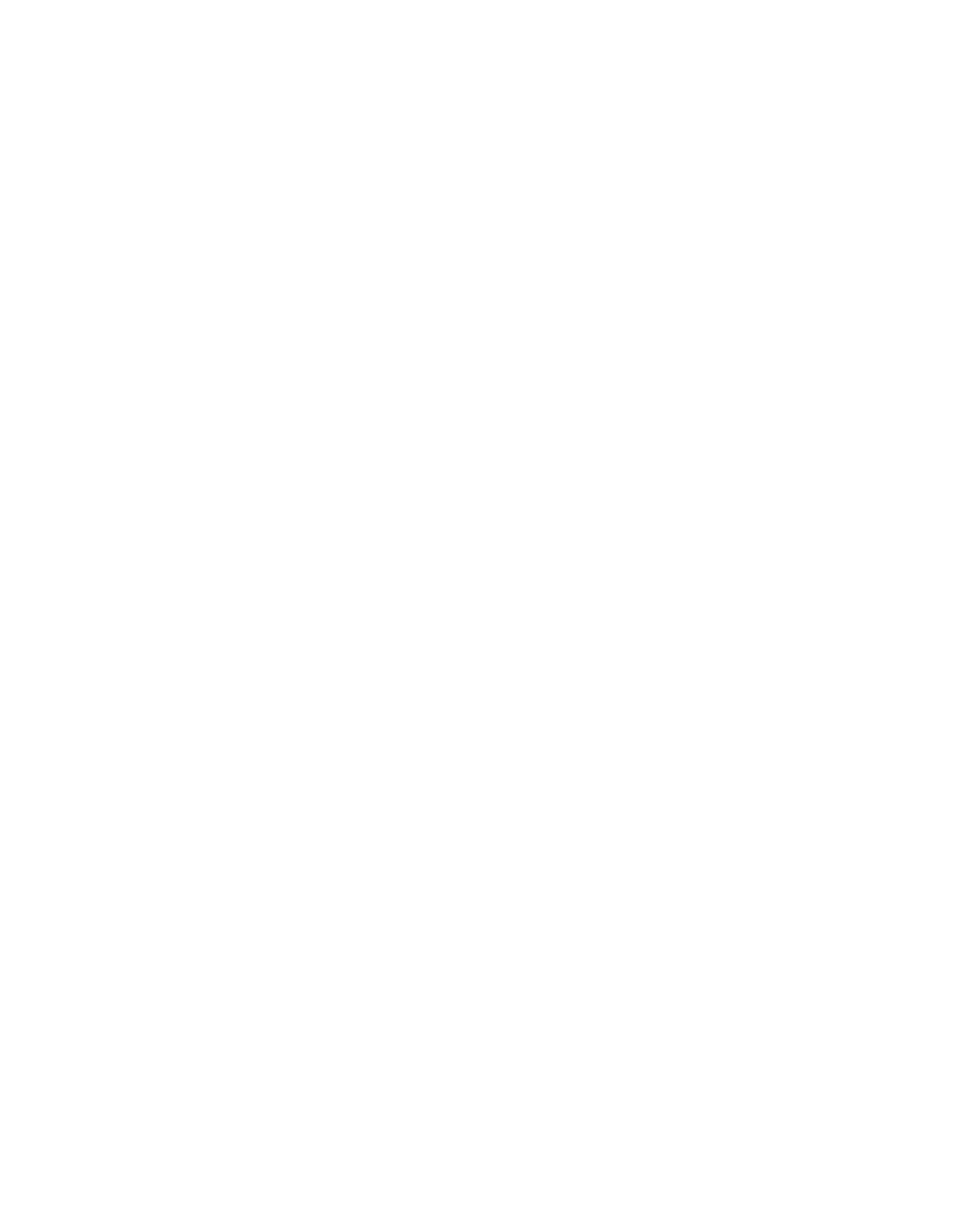- 1. What is the purpose of an automobile application?
- 2. Who regulates automobile insurance forms and under what authority?
- 3. Where are the rules relating to automobile applications and policies found?
- 4. Is it mandatory to obtain a signed application before an automobile policy is issued? Explain.
- 5. What are the disadvantages of an oral application?
- 6. What must an insurer do if it issues a policy with a lower limit than was asked for in the written application?
- 7. What are an insured's options if he or she receives a policy that does not correspond to the written application?
- 8. On whom is the onus of proof if a misrepresentation is suspected?
- 9. List the TWELVE (12) information sections found in an application for automobile insurance.
- 10. When does an automobile policy commence and expire?
- 11. Why is an accurate description of the automobile to be insured important?
- 12. What information is required about past convictions?
- 13. Why does the application ask for past insurance experience of the applicant and other drivers?
- 14. Of what importance to the insurer is information relating to the use of the vehicle?
- 15. What is the difference between the registered owner of a vehicle and the actual owner?
- 16. Who has an insurable interest in the vehicle?
- 17. Is there an insurance benefit to registering your vehicle in your parent's name if you are underage? Explain. What problems could arise?
- 18. Who is not an insured under an automobile policy according to the Insurance Act?
- 19. What does the application say with respect to the misrepresentation of facts on an automobile insurance application?
- 20. Give some examples of problems that can arise when an application contains incorrect information even though there was no intent to defraud or mislead.
- 21. Summarize the rating information requested in an automobile application.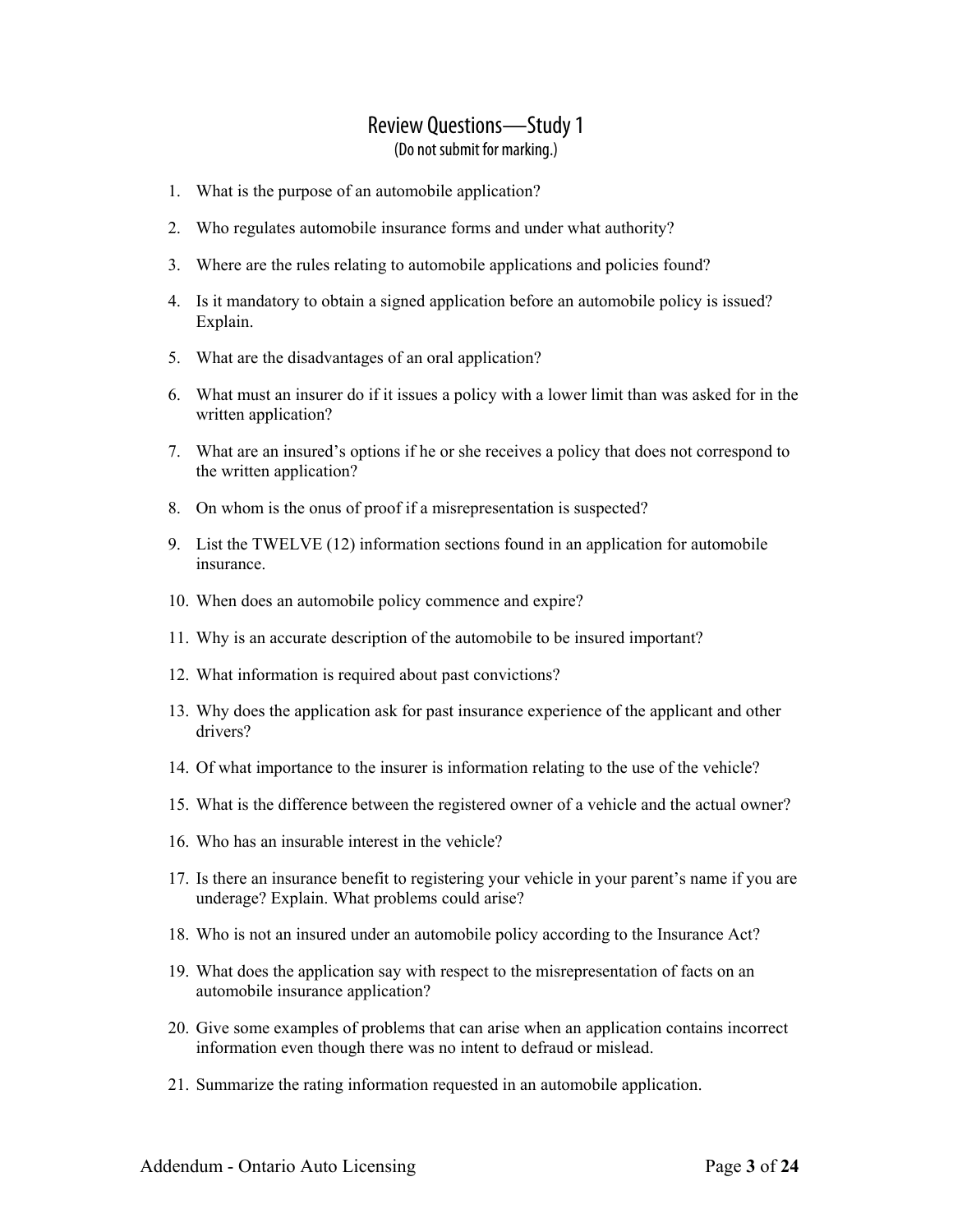- 22. Why is the item relating to obtaining personal information on the applicant necessary?
- 23. What coverages are mandatory and which ones are optional?
- 24. Why is it important that applicants be required to sign applications?
- 25. What are the insurer's obligations with respect to providing a ''policy'' to an insured? Explain.
- 26. Is it permissible to issue a policy that differs from a written application? Explain.
- 27. What is a misrepresentation?
- 28. What must an insurer do when a policy contains a deductible?
- 29. What is another name for an Ontario Policy Change Form?
- 30. Why is premium on an application shown as estimated premium?
- 31. What special reference is made to OPCF 44 on the application? Why?
- 32. What is the significance of the ''declaration of applicant'' in the application?
- 33. Give some examples of misrepresentation.
- 34. Give some examples of fraud with respect to automobile insurance claims.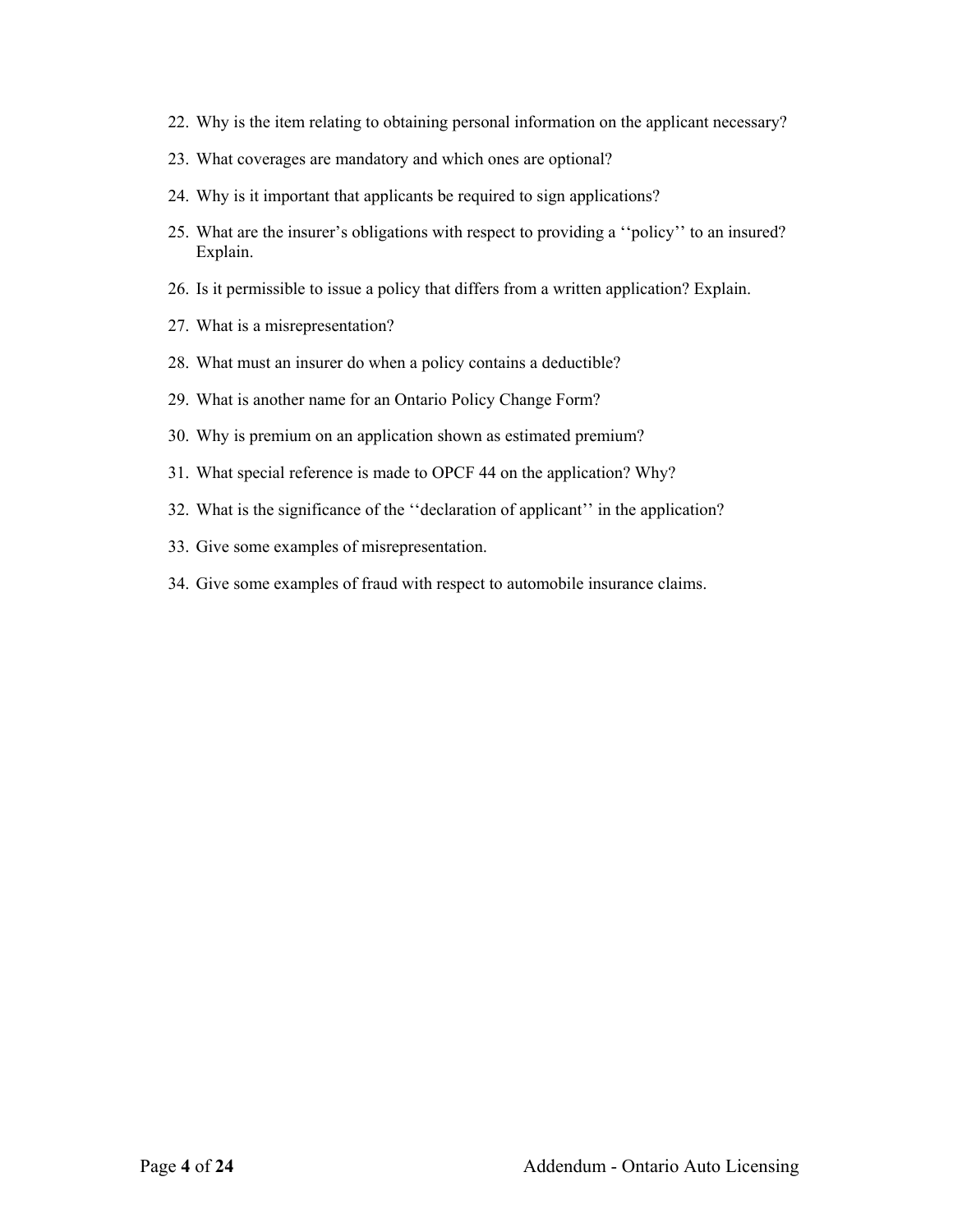### Review Questions—Study 2 (Do not submit for marking.)

- 1. Who has an insurable interest in an automobile policy?
- 2. Distinguish between a named insured and an insured under an automobile policy?
- 3. Where is the legal basis for liability arising out of motor vehicle accidents stated?
- 4. What does Liability coverage include?
- 5. Who is insured under the Liability coverage section?
- 6. Why is an adequate amount of Liability insurance important?
- 7. What types of losses are not covered under the Liability section of the policy?
- 8. What coverage is provided under the automobile policy for nuclear hazards?
- 9. What is Direct Compensation Property Damage (DCPD)?
- 10. When does DCPD apply?
- 11. To what extent does an insured recover under DCPD?
- 12. How is fault determined for purposes of DCPD?
- 13. What can an insured do if he or she is unsatisfied with the degree of fault apportioned to him or her as a result of an automobile accident?
- 14. When may an insured sue a third party for damage to an insured vehicle?
- 15. Can an insurer subrogate against a garage when a mechanic test-drives the insured vehicle and it is damaged in an accident?
- 16. On what authority did you base your answer in Q. 15?
- 17. Who is responsible for damages to an insured automobile when it is towed by a third party?
- 18. What recovery provisions exist for insurers with respect to contents losses?
- 19. How is damage to property other than automobiles dealt with when caused by an automobile?
- 20. What is the standard deductible applicable to all physical damage claims? Can it be altered?
- 21. What is a ''threshold''?
- 22. What is SABS?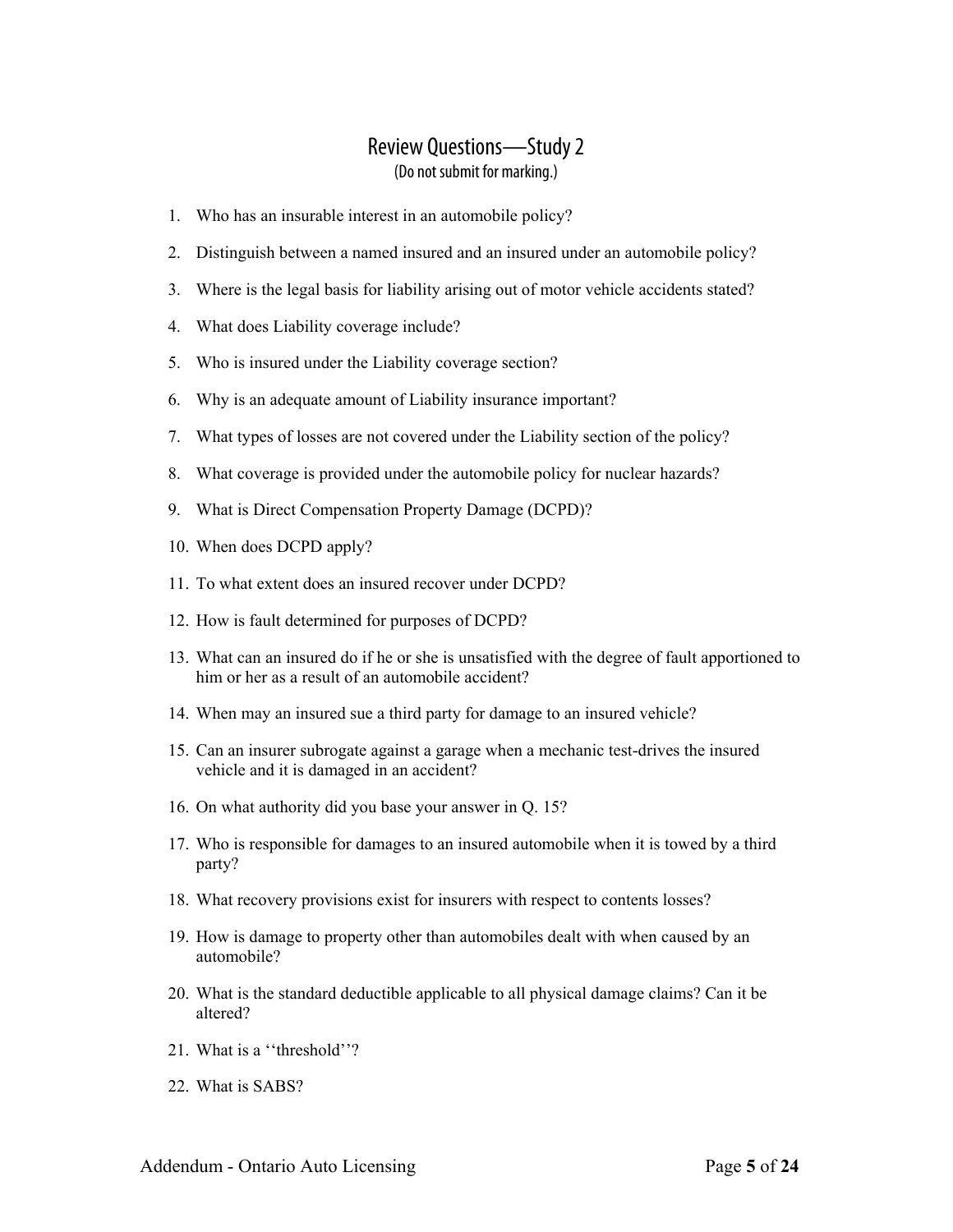- 23. Under what circumstances could a claimant sue for injury claims under OMPP?
- 24. Under what circumstances could a claimant sue for injury claims under Bill 164?
- 25. Under what circumstances may a claimant sue for injury claims under the Automobile Insurance Rate Stability Act?
- 26. How will the policy respond when action is brought against an Ontario insured in another province?
- 27. What is the main difference with respect to the right to sue between economic and noneconomic loss?
- 28. To whom and how are the deductibles for non-economic loss applied?
- 29. Who is protected against liability for injury claims involving an insured automobile?
- 30. From whom would a person who is injured in his or her own uninsured automobile claim?
- 31. What are the different categories of damages for which an individual might sue?
- 32. State the purpose of the Additional Agreements of Insurer.
- 33. State the basic provision of each of the Additional Agreements of Insurer.
- 34. What are the insured's responsibilities under the policy?
- 35. What does the insured agree to do if the insurer is required by law to make payments for which it would not otherwise be liable under the policy?
- 36. What are priorities of payment and when are they applied?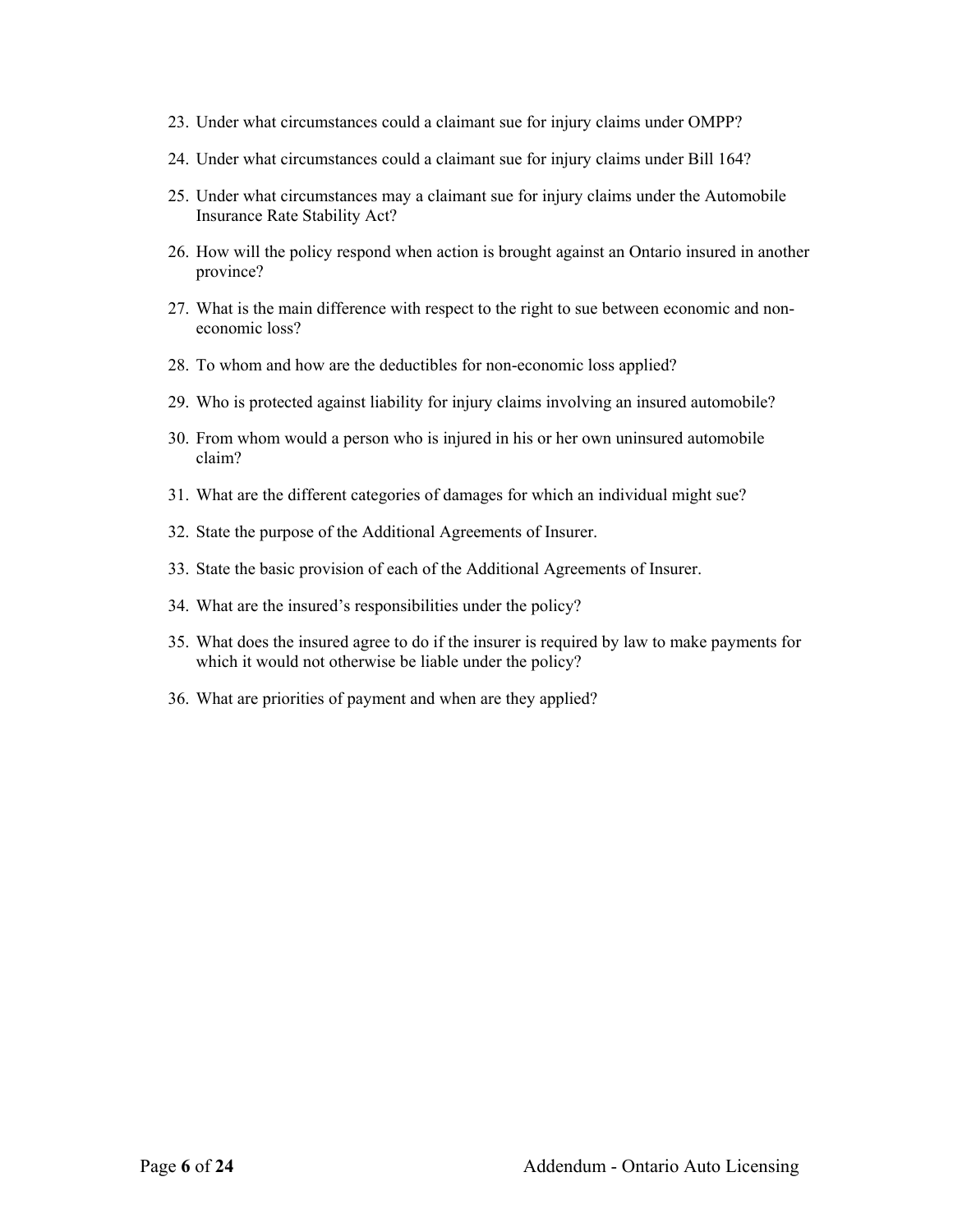- 1. What is a verbal threshold?
- 2. What was the significant feature of the Ontario Motorist Protection Plan that made it different from earlier policies?
- 3. How was the threshold defined under OMPP?
- 4. What did Bill 164 create and what effect did it have on Accident Benefits claims?
- 5. How does the definition of threshold under OMPP compare to that under Bill 164?
- 6. What major changes did Bill 59 bring to Accident Benefits?
- 7. What rules apply with respect to recovery for:
	- a) economic loss?
	- b) health care expenses?
	- c) non-economic loss?
- 8. Who is an ''insured person'' for purposes of Accident Benefits coverage?
- 9. Who or what determines from whom an injured person will collect no-fault benefits?
- 10. State the priority of payments of no-fault benefits.
- 11. What is the function of a ''case manager''?
- 12. What is a ''treatment plan'' and who prepares it?
- 13. Where are disputes over assessment or examination findings settled?
- 14. How do Ontario Accident Benefits interact with those in other provinces?
- 15. How do the benefits under the SABS interact with social assistance payments?
- 16. What are ''collateral benefits''?
- 17. How do collateral benefits affect payments under the SABS?
- 18. How do Workers' Compensation and the no-fault benefits affect each other?
- 19. What document contains the rules for and gives legal force to the no-fault benefits?
- 20. What no-fault benefits must every automobile policy provide?
- 21. Who is eligible for income replacement benefits?
- 22. Who is eligible for non-earner benefits?
- 23. What is a caregiver?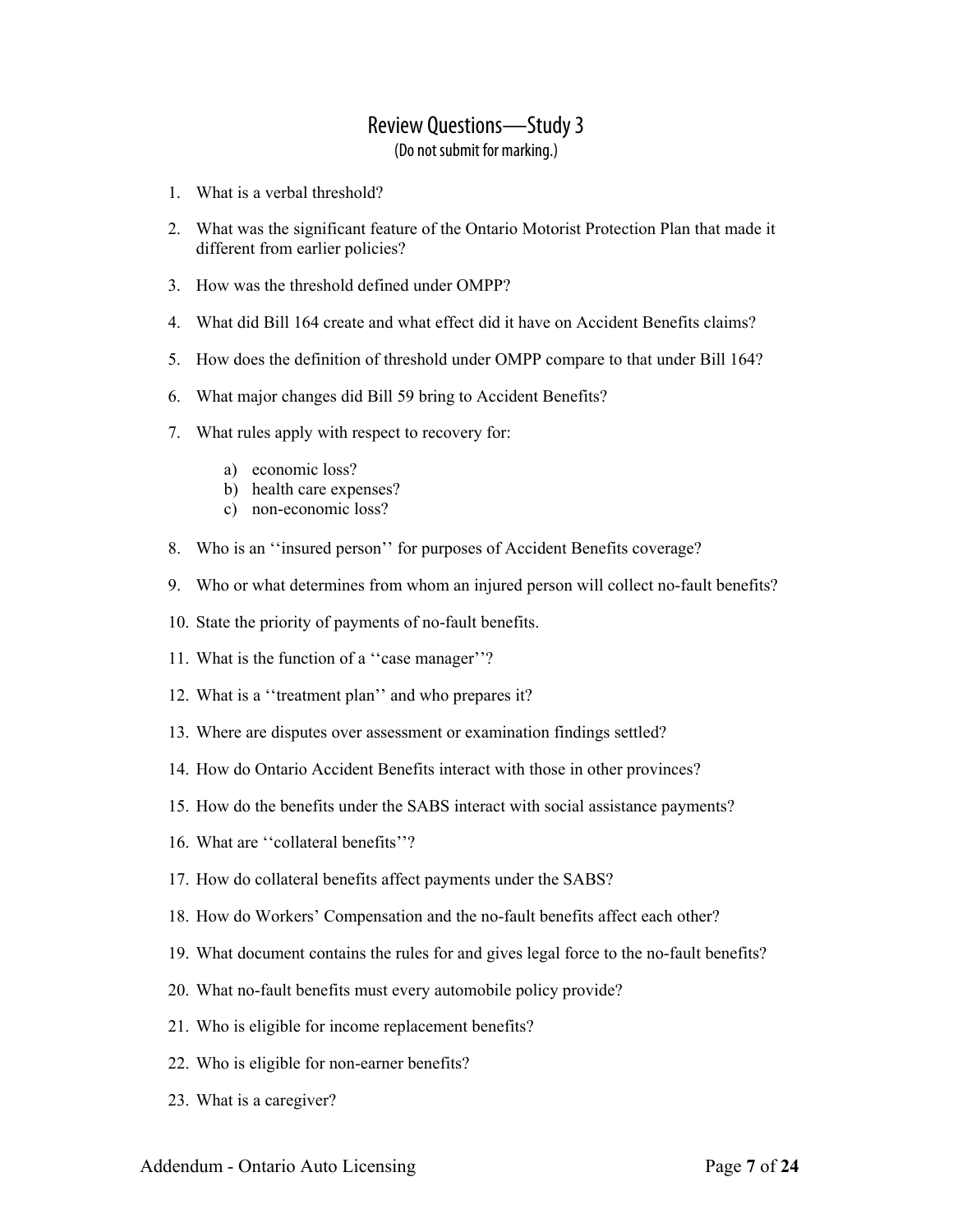- 24. Who is eligible for caregiver benefits?
- 25. What expenses are included under medical benefits?
- 26. What does the rehabilitation benefit provide?
- 27. What does the attendant care benefit provide?
- 28. What is the maximum limit for medical and rehabilitation expenses?
- 29. What other benefit is included in the optional additional limits available for medical and rehabilitation expenses?
- 30. What expenses will be reimbursed under the Payments of Other Expenses section?
- 31. Who pays expenses incurred in attending an examination or assessment?
- 32. Who is entitled to a death benefit?
- 33. How can the limit on funeral expenses be increased?
- 34. List the available optional benefits.
- 35. What benefits are not paid under certain circumstances?
- 36. What are the circumstances under which these benefits are not paid?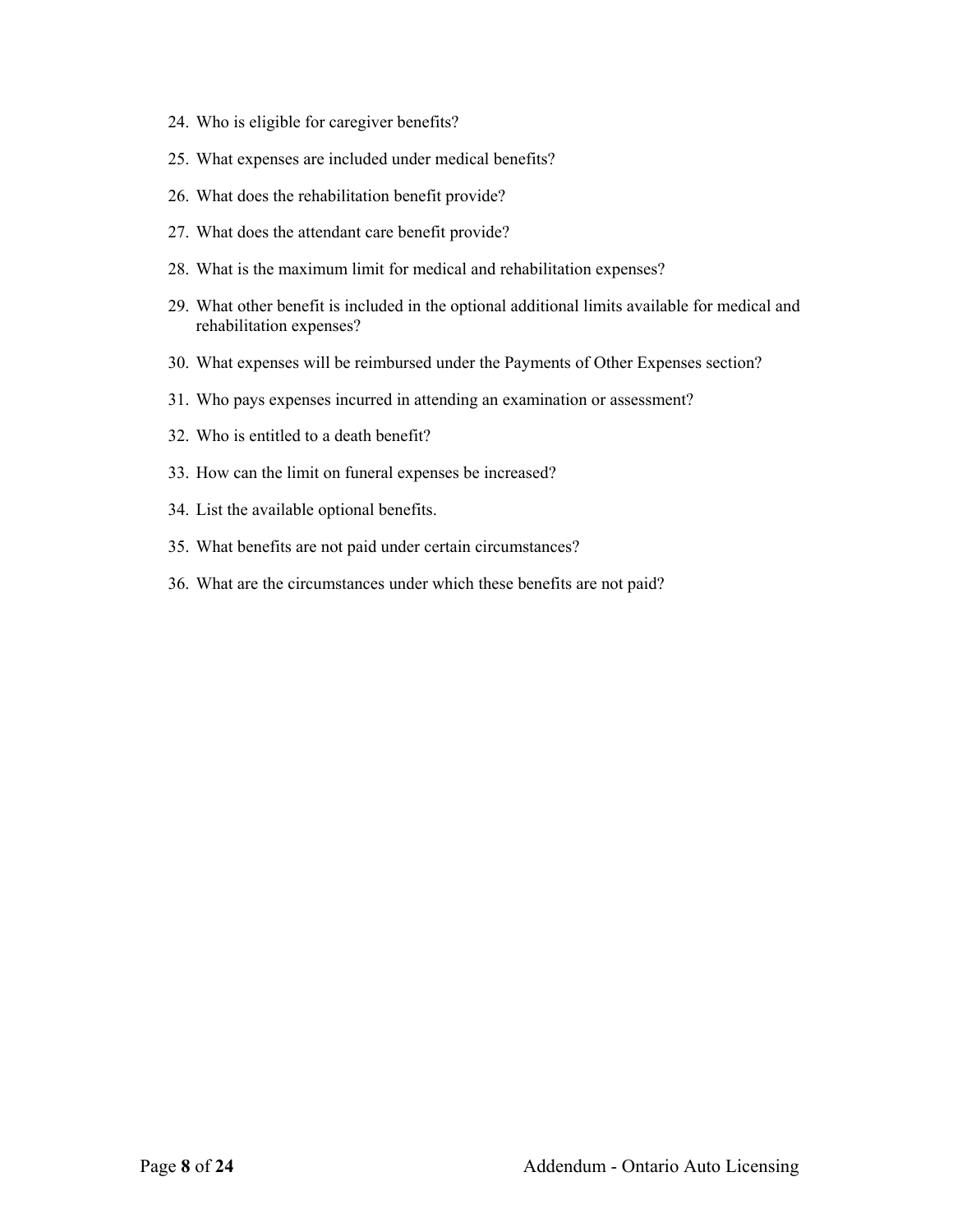- 1. Under physical damage automobile coverage (Section 7), whom does the insurer agree to indemnify and for what?
- 2. What are the FOUR (4) subsections under Section 7 of the automobile policy?
- 3. Distinguish between Collision and Comprehensive coverage.
- 4. What perils are covered under Specified Perils?
- 5. To what types of losses under Section 7 does a deductible NOT apply?
- 6. Under what circumstances is damage to tires covered?
- 7. Under which subsections would collision damage be covered?
- 8. Under which subsections would damage caused by a flock of seagulls flying directly into the automobile windshield be covered?
- 9. An insured's automobile is broken into and the following articles are taken. Which of them are covered under Specified Perils?
	- a) Spare tire
	- b) Musical instruments which were in the trunk
	- c) The insured's raincoat
	- d) Both side-view mirrors
	- e) The bumper jack belonging to the insured's automobile
- 10. Which of the following would be covered under All Perils?
	- a) A tire is ruined as a result of a blowout
	- b) Person or persons unknown scratch the side of the insured's automobile
	- c) Rioters slash the insured's tires, among other items
	- d) The CD player mounted on the automobile dashboard is damaged by fire
	- e) Damage to the vehicle as the result of an upset
	- f) A box of CDs concealed under the front seat is stolen
- 11. You advertise your automobile in the local paper and sell it to the first person that responds to the ad. The cheque comes back NSF; you cannot find the buyer, so report the vehicle stolen. Will you recover under the Comprehensive subsection of your policy? Explain.
- 12. What are the Additional Benefits under Section 7 of the policy?
- 13. In the Additional Benefits, with respect to physical damage to the insured vehicle, the insurer agrees to waive subrogation against which of the following?
	- a) Anyone who has care, custody or control of the automobile for repair purposes;
	- b) Anyone who is driving the automobile with the insured's consent;
	- c) A parking garage that is storing the automobile;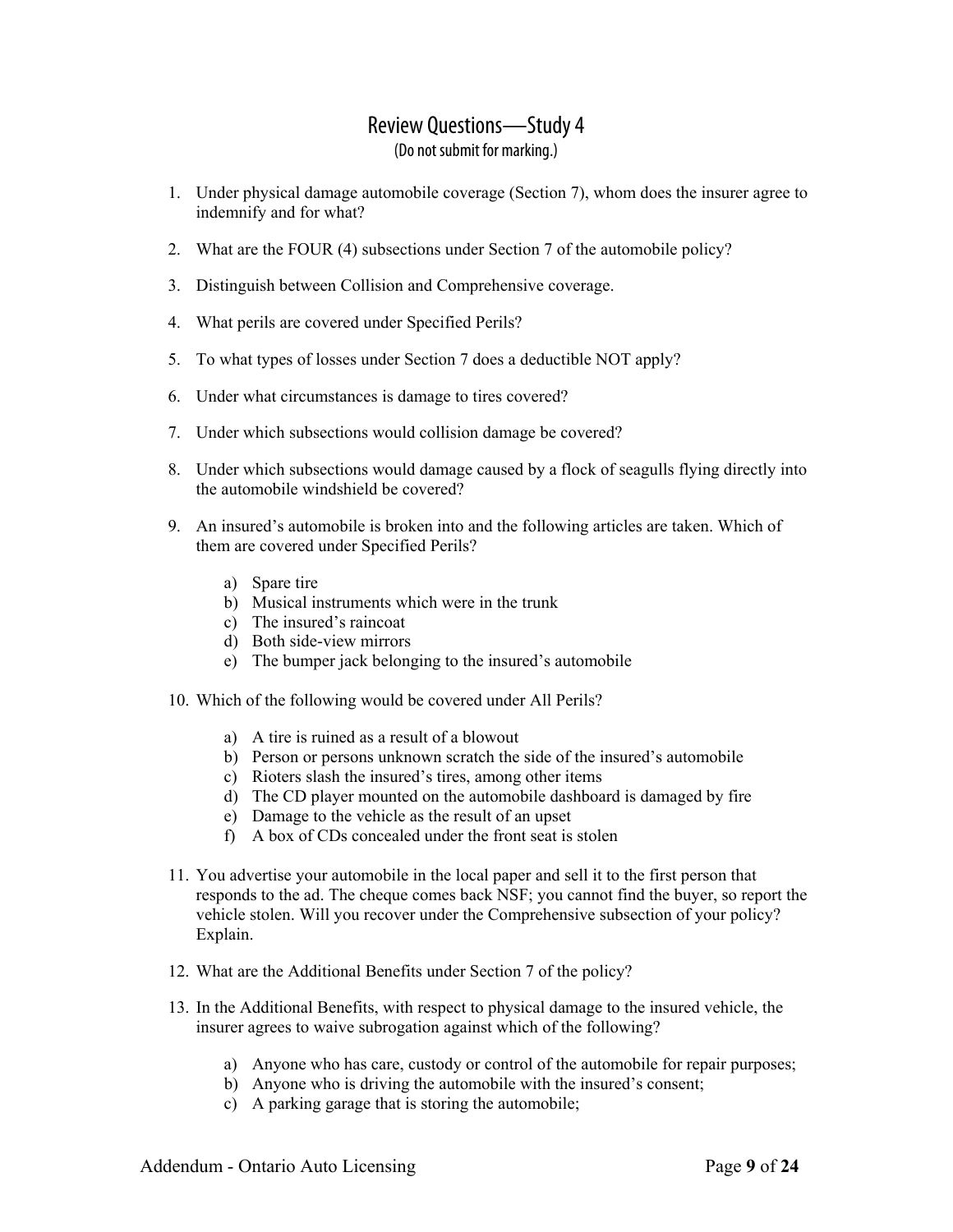- d) Anyone, other than the insured, who has breached any condition of the policy;
- e) A neighbour who is driving the vehicle with the insured's consent.
- 14. What are salvage charges?
- 15. How might general average charges be incurred?
- 16. How might a charge for customs duties be incurred?
- 17. Define temporary substitute automobile within the terms of the automobile policy.
- 18. When you borrow your son's automobile while yours is in for repairs, does it qualify as a temporary substitute automobile for coverage purposes under your policy? Explain.
- 19. When you rent a car, how is it usually insured for physical damage? Whose insurance is primary?
- 20. Is the temporary substitute automobile coverage under Section 7 of the policy a form of direct coverage or a legal liability coverage. Explain.
- 21. If the owner of your temporary substitute automobile has insurance on it subject to a \$300 deductible and you have a \$500 deductible on your owner's policy, what would your policy pay in case of a \$1000 loss resulting from an insured peril.
- 22. To what perils does the temporary substitute coverage apply?
- 23. An insured must purchase coverage under one of which subsections in order to be reimbursed for certain expenses in case of the theft of the entire automobile?
- 24. What limitations apply to the loss of use due to theft cover?
- 25. What expenses may be recovered when the entire automobile is stolen, and what are the insured's responsibilities with respect to such a loss?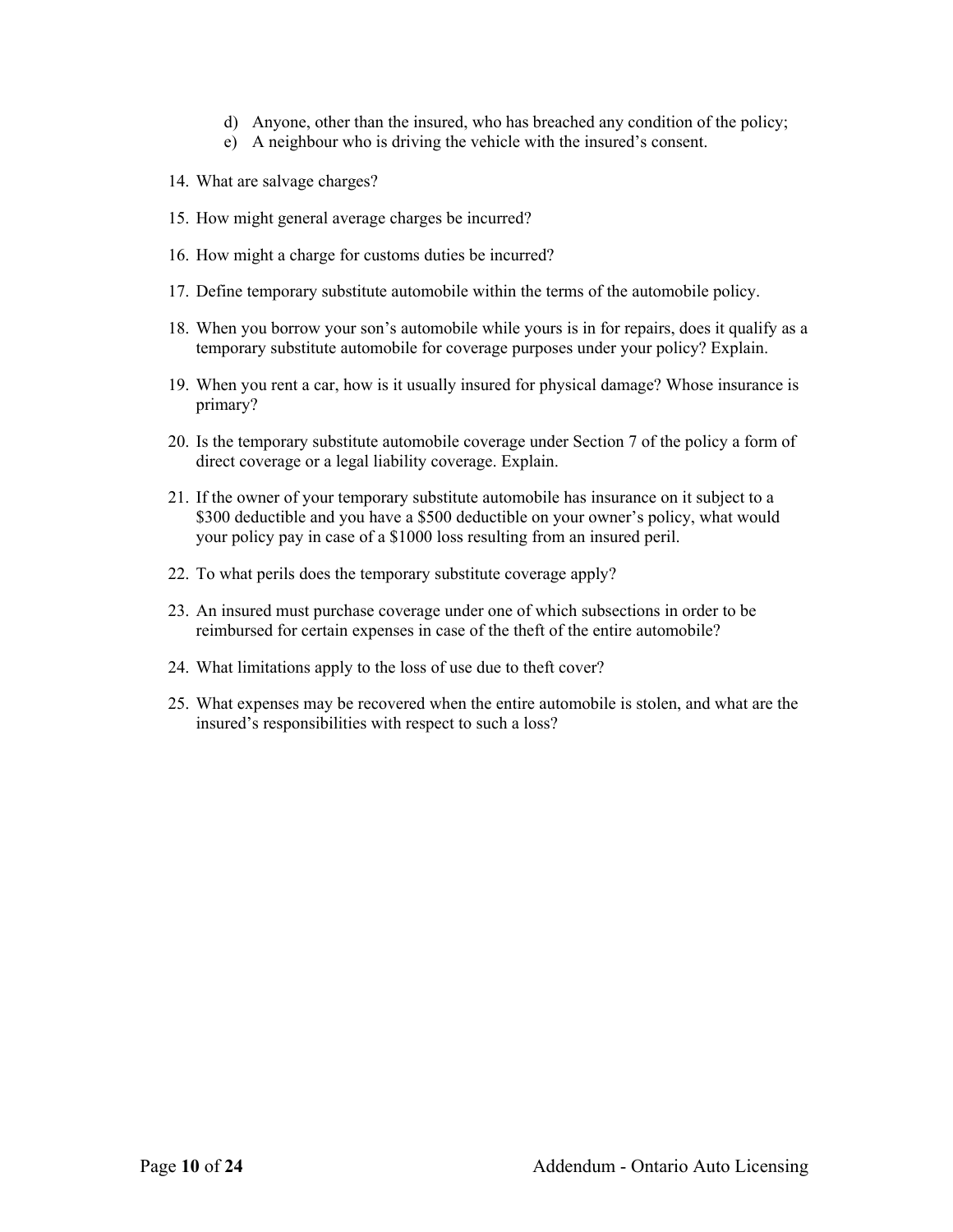- 1. Who do Highway Victims Indemnity Funds protect?
- 2. Define the terms "uninsured automobile" and "unidentified automobile".
- 3. Who are insured persons under Section 5 of the policy?
- 4. In Ontario, under what circumstances may an insured claim under Section 5 of the policy?
- 5. To what TWO (2) situations would Uninsured Motorist Coverage typically apply?
- 6. What limits apply to payments under Section 5 of the policy?
- 7. How are payments apportioned between bodily injury and property damage when the total amount claimed is more than the coverage limit?
- 8. What limitations and exclusions apply to Section 5?
- 9. How is legal liability and the amount of damages determined for purposes of claiming under Section 5?
- 10. What procedures must a claimant under Section 5 follow when presenting a claim for vehicle damage? When presenting a claim for injuries?
- 11. Why is property damage caused by an unidentified automobile not covered under Section 5?
- 12. In what respects is a Highway Victims Indemnity Fund (the name varies depending on the province or state) different from Uninsured Motorist Cover?
- 13. Which provinces have Highway Victims Indemnity Funds?
- 14. Who operates the Highway Victims Indemnity Funds in Canada?
- 15. What action is taken against an uninsured motorist on whose behalf a Highway Victims Indemnity Fund pays a claim?
- 16. What procedure must be followed when an uninsured motorist denies liability for an accident and the resulting claim?
- 17. Where would a pedestrian, who does not own an automobile and is struck by a hit-andrun driver, turn for help to cover the cost of his or her injuries?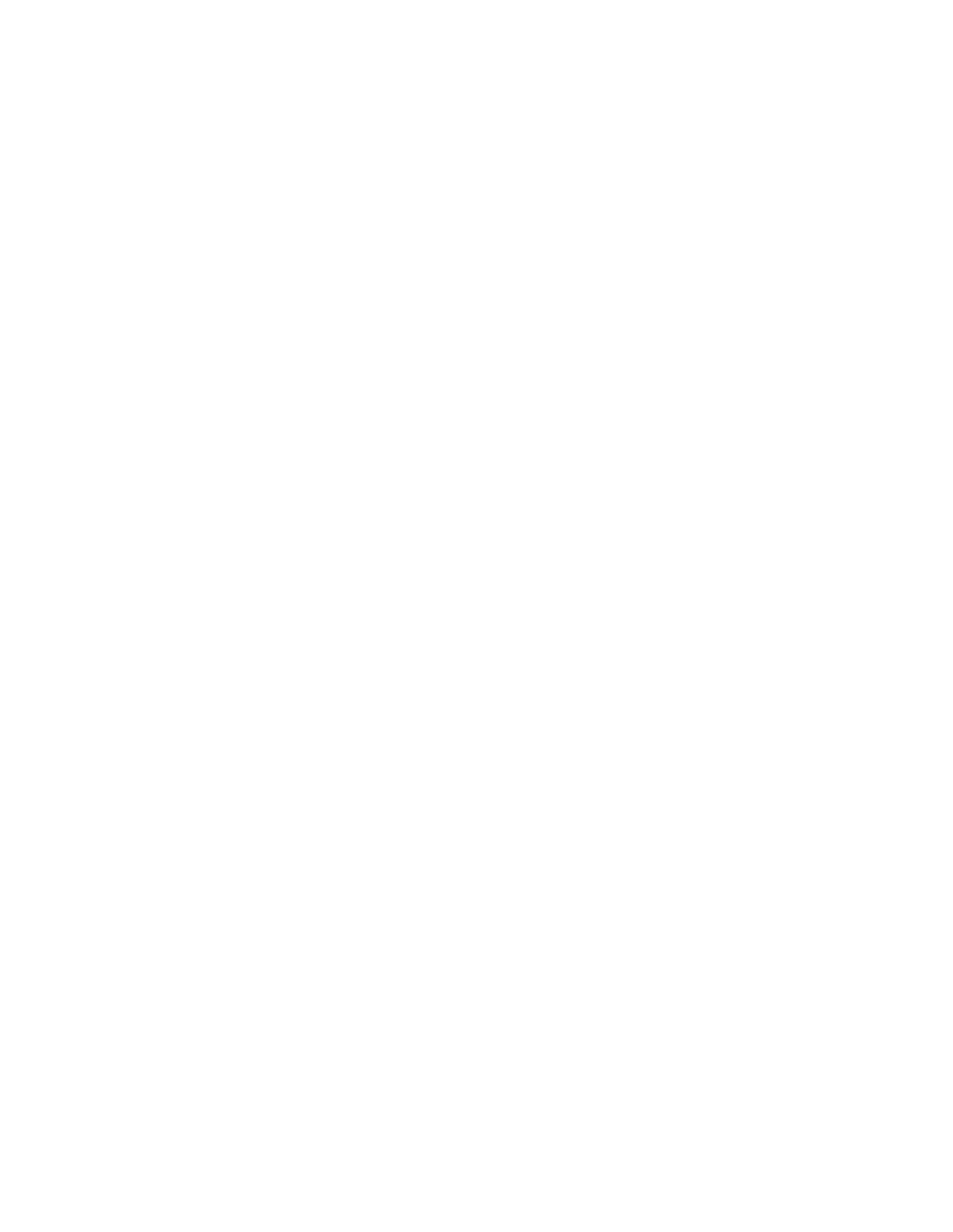- 1. What are the territorial limitations in an automobile policy?
- 2. To avoid a gap in coverage, how long does an insured have to report a newly acquired automobile?
- 3. What does the term "occupant of a motor vehicle" mean in relation to automobile insurance?
- 4. How is coverage affected when a driver of an automobile does not have the consent of the owner?
- 5. Why are garage personnel excluded from coverage?
- 6. Is the definition for ''the automobile'' the same for all sections of the policy? Explain.
- 7. Under what conditions does coverage apply to a newly acquired automobile before the owner advises his or her insurer?
- 8. What is a temporary substitute automobile?
- 9. What coverage does the policy provide for a temporary substitute automobile?
- 10. Under what circumstances does the policy of a driver of a temporary substitute vehicle respond *rather than* the policy of the owner?
- 11. Under what circumstances does the policy of a driver of a temporary substitute vehicle respond *in addition* to the policy of the owner?
- 12. What types of vehicles could be referred to as ''other'' non-owned automobiles as they relate to coverage under the policy?
- 13. What coverage applies to trailers being pulled by an automobile?
- 14. What insurance options does an individual who owns several vehicles have?
- 15. What uses of the automobile are excluded under the policy?
- 16. Why are the uses of the automobile referred to in Q.15 above excluded from coverage?
- 17. Can any of these excluded uses be covered, and if so, how?
- 18. What uses of an automobile are NOT considered to be the carrying of passengers for compensation or hire?
- 19. John Jolly is loaned an automobile by a garage while his own automobile is in for repair. Would this be considered a temporary substitute automobile? Explain.
- 20. When you borrow a friend's 5-ton truck, would you have any coverage under the ''other automobiles'' section of your owner's policy? Explain.
- 21. Why is it not advisable to immediately delete from your policy a vehicle that has been totally demolished in an accident?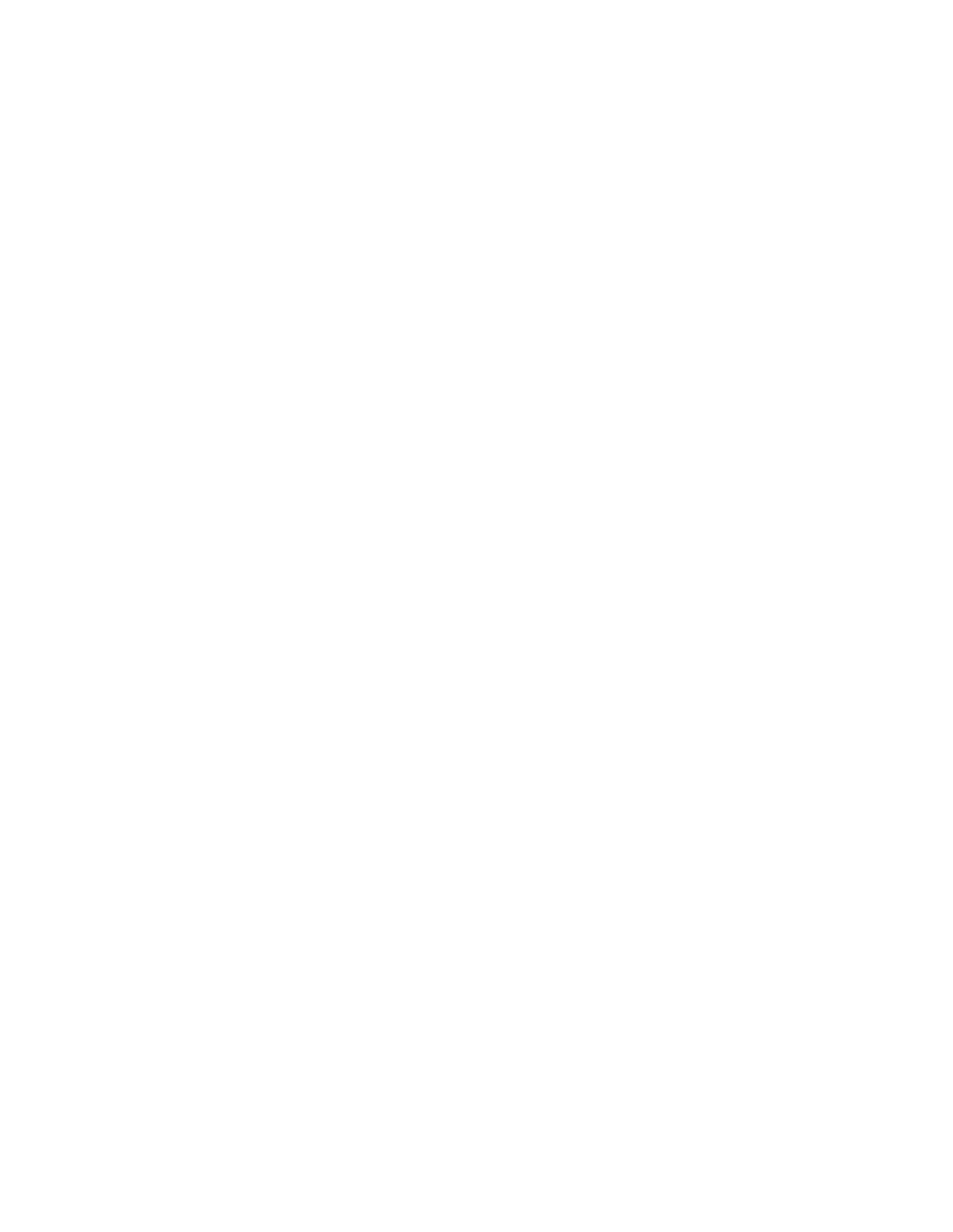- 1. What functions do the Statutory Conditions perform?
- 2. Where do the Statutory Conditions get their authority?
- 3. To what automobile policies do they apply?
- 4. What types of changes are considered ''material'' to an automobile policy?
- 5. What must an insurer do when it discovers it has incorrectly classified an insured automobile and has overcharged the insured?
- 6. Can an insurer go back to the insured for additional premium if it has undercharged because of incorrect classification? Explain.
- 7. What are the prohibited uses of an automobile by an insured?
- 8. Is there any difference between the ''prohibited use by the insured'' and ''prohibited use by others?" Explain.
- 9. Who is ''authorized by law'' to drive?
- 10. What must an insured do after being involved in an accident where there is loss or damage to persons or property?
- 11. Why is it so important for an insured to forward all documents received with respect to a claim to the insurer immediately?
- 12. Why should an insured not assume liability or settle a claim on his or her own?
- 13. Who pays for the cost of investigating and securing information with respect to an automobile accident?
- 14. Why should an insured not have his or her vehicle repaired before the insurer has inspected it?
- 15. Whose responsibility is it to protect an automobile after an accident? Who pays if certain expenses are incurred?
- 16. What are the ''proof of loss'' requirements?
- 17. How is the value of an automobile determined for the purpose of a loss settlement?
- 18. How is ''actual cash value'' determined?
- 19. Who has the option of deciding whether a damaged automobile will be repaired or replaced?
- 20. If the decision is made to repair or replace what rules apply?
- 21. What are the rules with respect to abandonment of a damaged vehicle?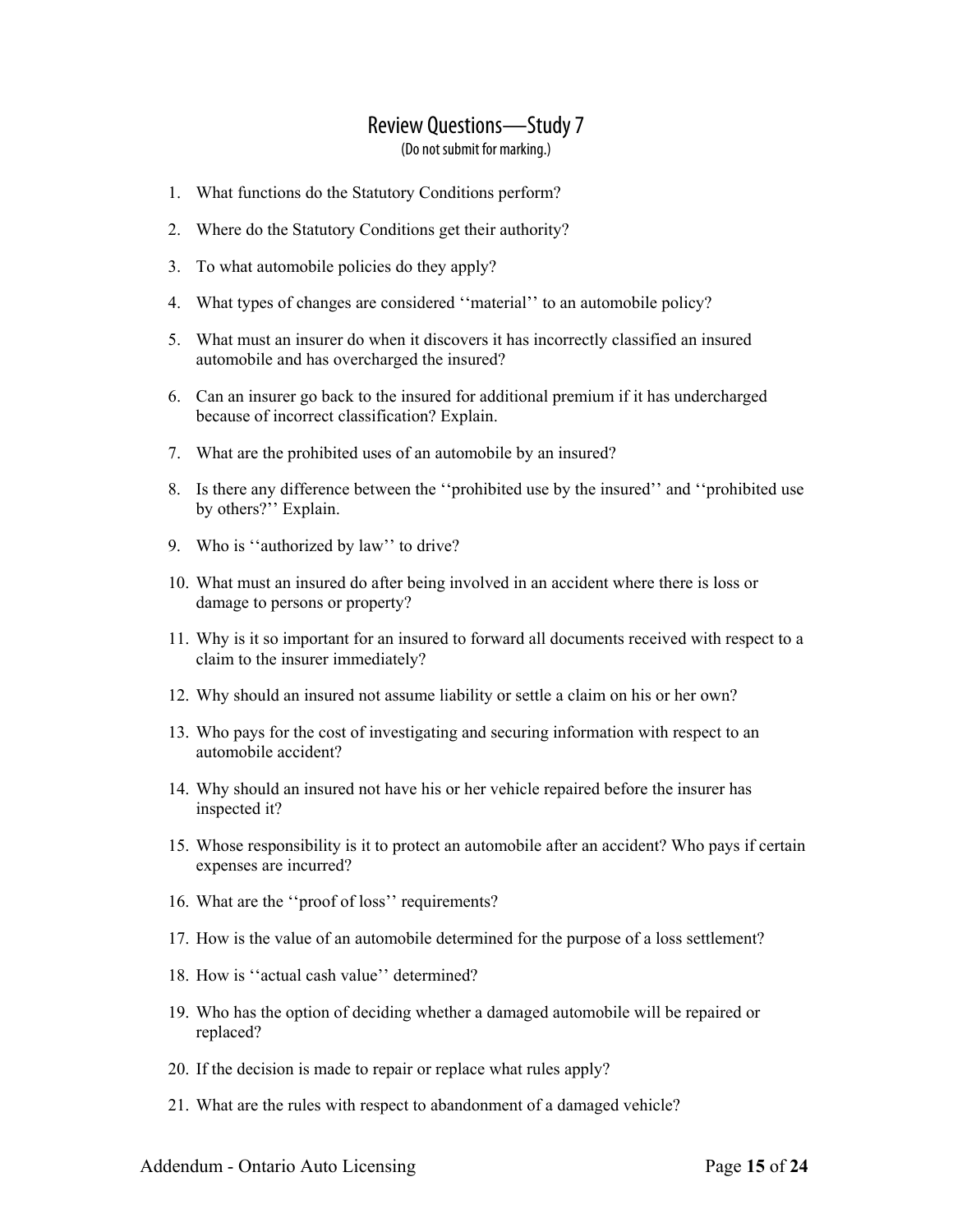- 22. Who is entitled to the salvage when an insurer replaces or pays for a damaged vehicle?
- 23. How much time does the insured have to give notice of a loss to the insurer?
- 24. Who may give notice and proofs of a claim?
- 25. How much time does the insurer have to pay the claim?
- 26. What must an insurer do if it denies a claim?
- 27. How does an insurer cancel an automobile policy?
- 28. How does an insured cancel an automobile policy?
- 29. What are the provisions for giving notice to an insurer?
- 30. What could be the consequences if notice is not given properly?
- 31. What are the conditions for bringing an action against one's insurer?
- 32. How do the Statutory Conditions affect the statutory accident benefits?
- 33. List the Statutory Conditions.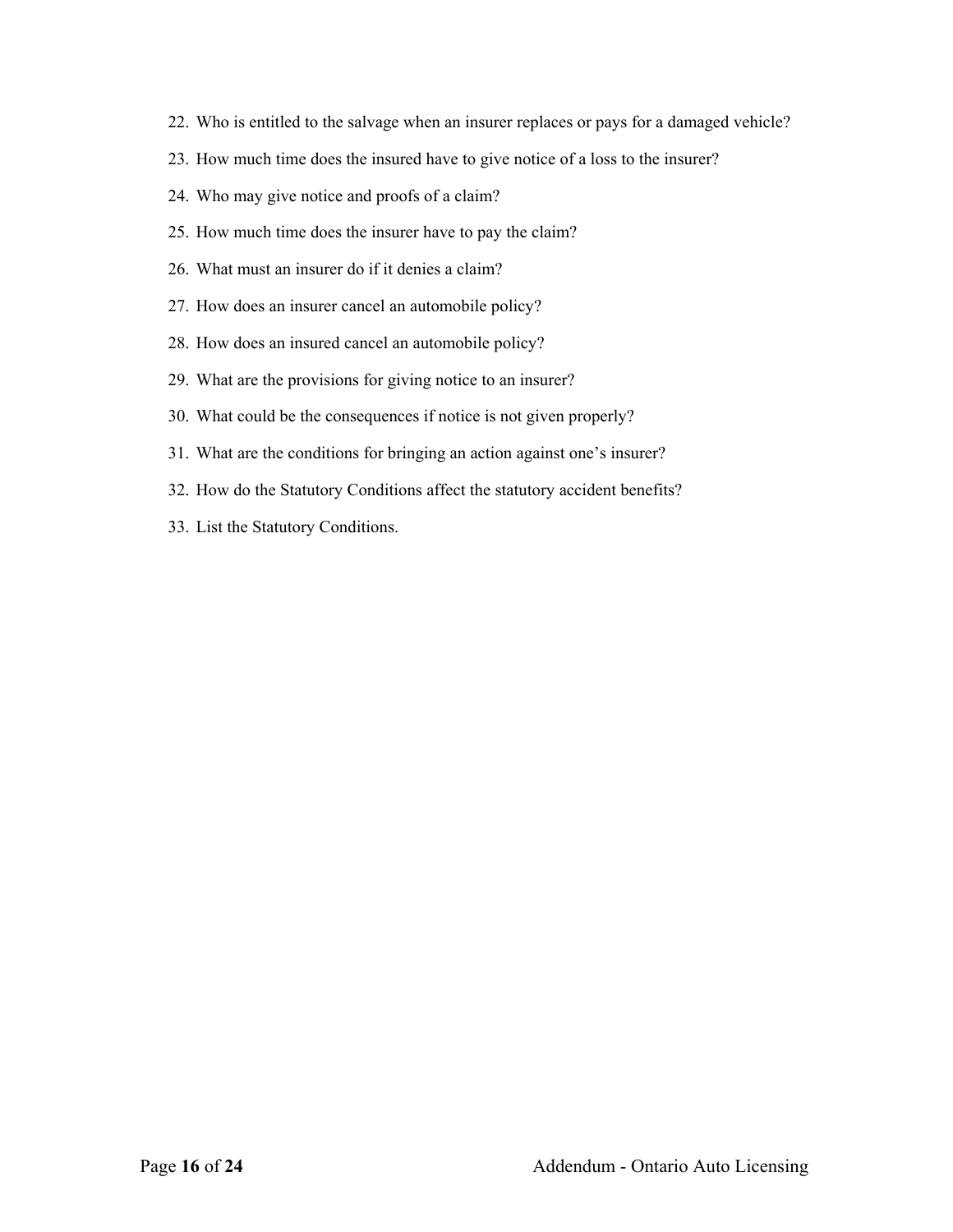- 1. What is an endorsement?
- 2. When might an endorsement that gives permission to drive other automobiles be required?
- 3. What coverage is available to an individual who drives government-owned automobiles and how is it effected?
- 4. Give an example of ONE (1) situation that requires an endorsement giving permission to use the automobile for a particular purpose.
- 5. How can you insure a vehicle that is leased or rented to another?
- 6. What coverage can be acquired for loss resulting from conversion by someone in lawful possession of the automobile?
- 7. When is a school bus endorsement necessary and what functions does it perform?
- 8. You wish to operate your automobile as a taxi. How do you ensure that you have proper coverage?
- 9. How does the standard automobile policy deal with vehicles used for carrying explosives?
- 10. As an underwriter, what exposure would you want to exclude when insuring an amphibious vehicle?
- 11. What is the purpose of the Property Damage Reimbursement endorsement and how does it operate?
- 12. When might you need to restrict glass coverage on your All Risk automobile policy?
- 13. How should you deal with the insurance on an automobile that you do not drive from October to May?
- 14. How do you insure a 1930 Packard that you have restored and only drive in special parades?
- 15. What coverage does the Owner's policy provide for damage to property of passengers? How can this be extended? **11**
- 16. Compare the TWO (2) types of mortgage endorsements available for use with an automobile policy.
- 17. What are the provisions of the Suspension of Coverage endorsement and when would you use it?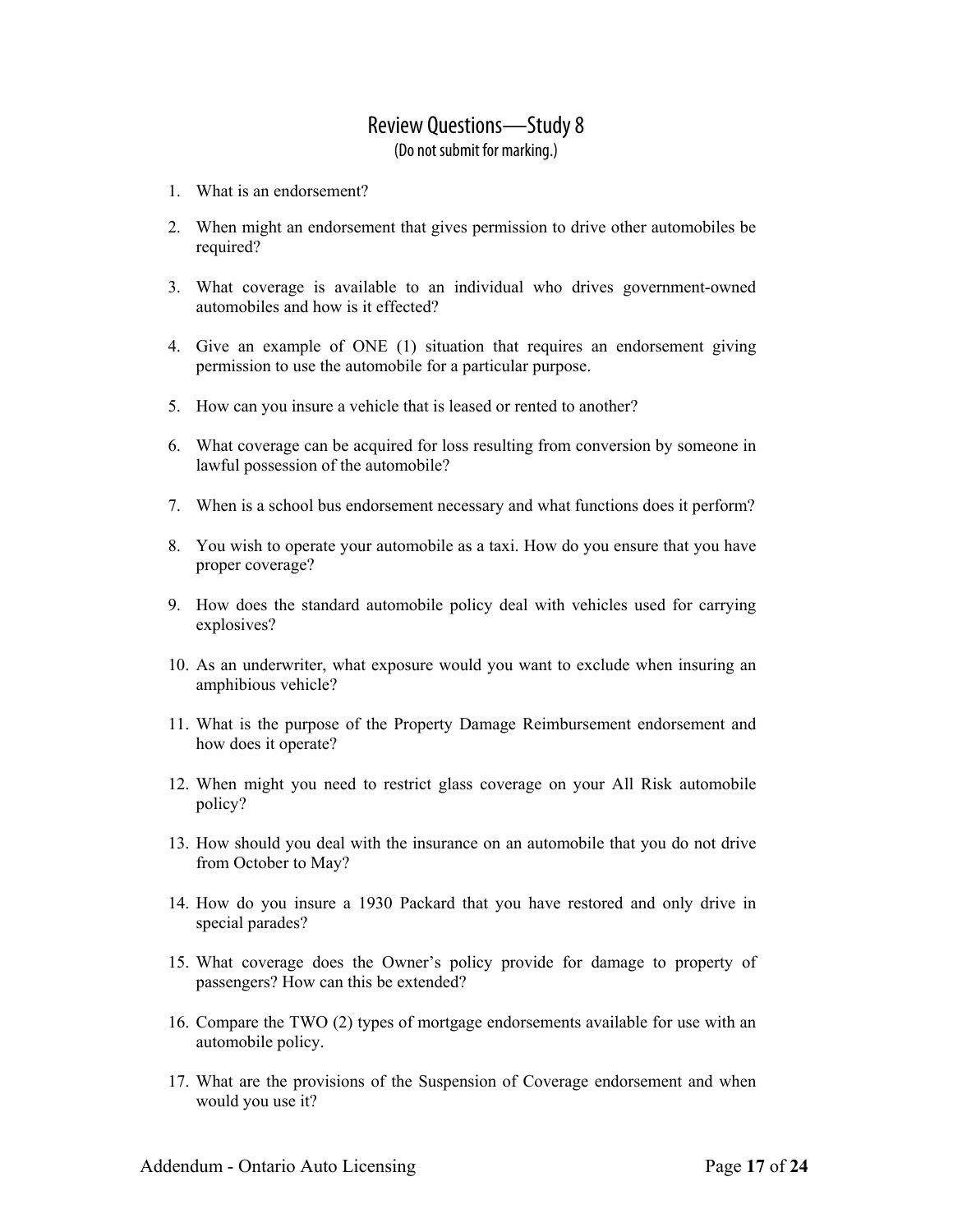- 18. How can the deductibles under an automobile policy be amended?
- 19. What are the provisions of the endorsement used to add coverage against liability for damage to a non-owned automobile in your care, custody, or control?
- 20. How can you restrict the amount of coverage that applies to your son when he drives your vehicle instead of his own?
- 21. What endorsement is necessary when insuring motorized recreational vehicles under an automobile policy?
- 22. What coverage does the Transportation Replacement endorsement provide?
- 23. What endorsement would you want on a new automobile and what coverage does it provide?
- 24. What is the Family Protection Endorsement and how does it operate?
- 25. What is covered and what is not covered by the Emergency Road Service endorsement?
- 26. What changes can be made by using the Alteration endorsement?
- 27. When would you use the Added Coverage to Offset Tort Deductibles endorsement? What is special about this coverage?
- 28. When would a Driver's policy be useful?
- 29. What coverages are available under an OAP 2?
- 30. How is a "non-owned automobile" defined in the OAP 2?
- 31. How is a Driver's policy rated?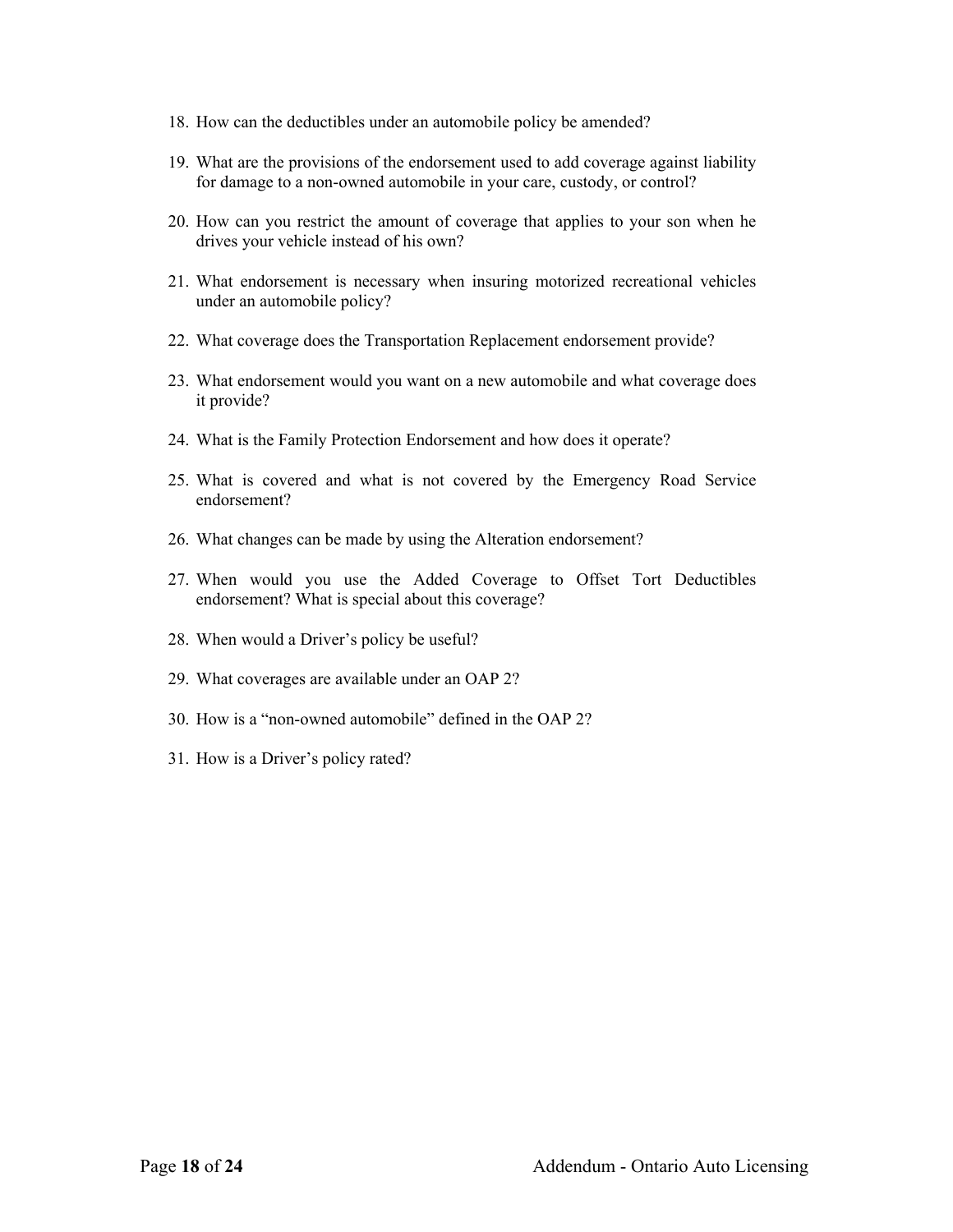- 1. Who is responsible for the administration of insurance law in Ontario?
- 2. What THREE (3) elements are included in the government regulatory structure for insurance?
- 3. Who is responsible for the automobile insurance dispute resolution system?
- 4. What is the function of the Superintendent of Financial Services?
- 5. What legislation contains provisions for consumer protection?
- 6. What powers exist under the Insurance Act with respect to obtaining insurance-related information from persons licensed under the Act?
- 7. What possible practices of insurers are considered unfair or deceptive under the definition within the Insurance Act?
- 8. What remedies are open to the Superintendent of Financial Services with respect to unfair or deceptive practices of insurers?
- 9. Who regulates brokers and under what authority?
- 10. What possible practices of brokers constitute ''misconduct'' or, in other words, unfair or deceptive acts or practices?
- 11. What are brokers required to do to protect consumers?
- 12. What does the Insurance Act have to say about reasons for which an insurer may refuse to accept automobile business or to cancel or refuse to renew a policy?
- 13. What grounds for non-acceptance would not be valid?
- 14. What procedure must be followed by an insurer when it does not wish to renew an automobile policy?
- 15. What procedure must be followed by a broker whose insurance company has advised that it does not wish to renew a particular client's automobile insurance?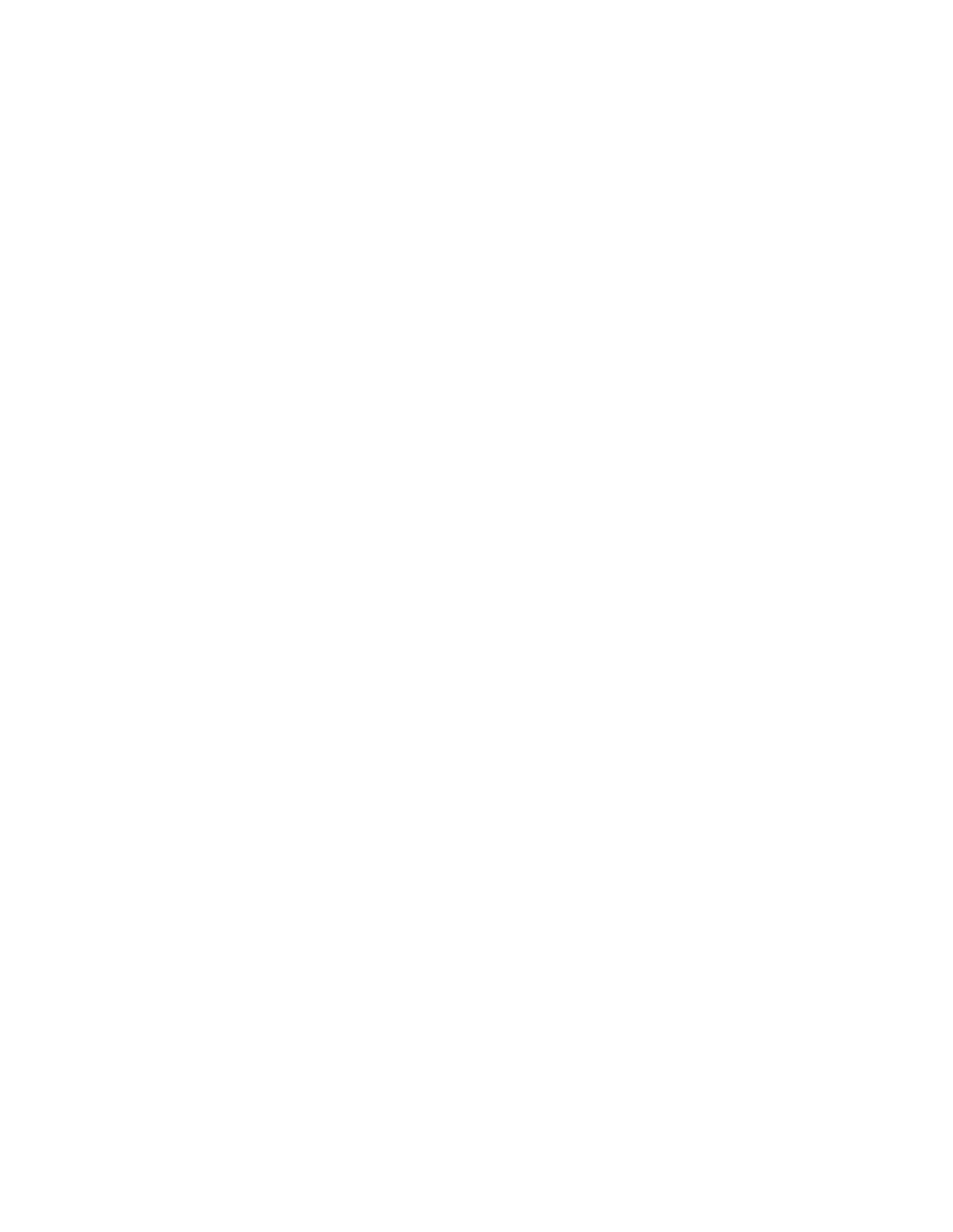- 1. Why must automobile insurance be available to any vehicle owner?
- 2. What is another name for regular markets?
- 3. What are residual markets?
- 4. Give an example of a risk that might have to obtain insurance through residual markets.
- 5. Identify TWO (2) objectives of residual market programs.
- 6. What is the Facility Association?
- 7. What is the purpose of the Facility Association?
- 8. List the provinces where the Facility Association operates.
- 9. Define "car year."
- 10. What are servicing carriers?
- 11. How are servicing carriers compensated?
- 12. What are Risk Sharing Pools?
- 13. Which provinces have Risk Sharing Pools?
- 14. When a risk is transferred to the Risk Sharing Pool in Ontario, who is responsible for servicing the policy, including settling any claims that may arise from the policy?
- 15. Who subsidizes the Facility Association when premiums are not enough to cover claim costs?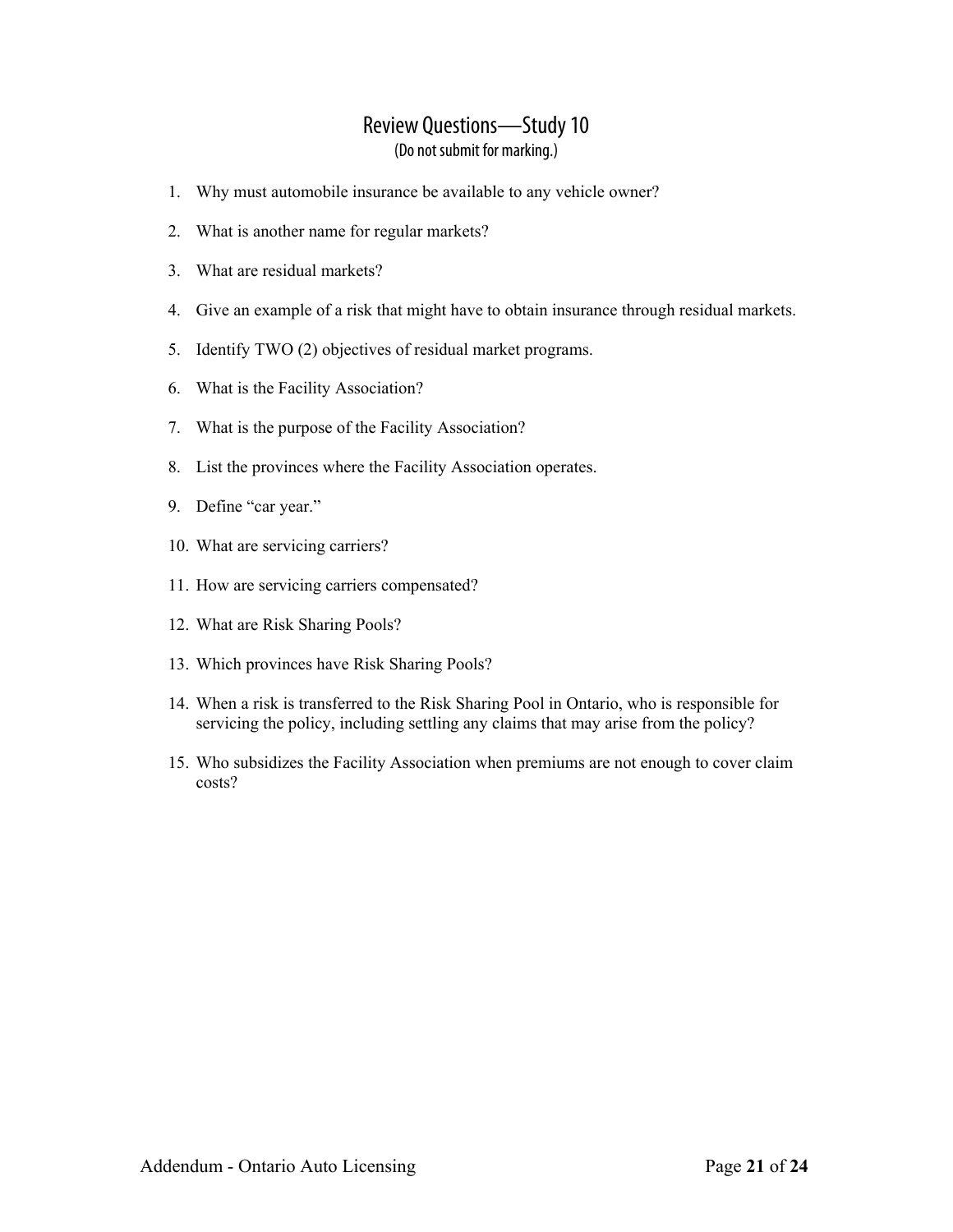| <b>ONTARIO AUTOMOBILE INSURANCE</b><br><b>Ontario Application for Automobile Insurance</b> |                                                                                                                                                                                                                    |                 |                                 |                      |                         |                                              |       |                    |                                                                                     |              |                          |                                        |                                                                                                  |  |                 |                     |                                      |                                                                                                                                                                                                          |                                 |                             |                    |                                           |                                                                                                                                                                                                           |
|--------------------------------------------------------------------------------------------|--------------------------------------------------------------------------------------------------------------------------------------------------------------------------------------------------------------------|-----------------|---------------------------------|----------------------|-------------------------|----------------------------------------------|-------|--------------------|-------------------------------------------------------------------------------------|--------------|--------------------------|----------------------------------------|--------------------------------------------------------------------------------------------------|--|-----------------|---------------------|--------------------------------------|----------------------------------------------------------------------------------------------------------------------------------------------------------------------------------------------------------|---------------------------------|-----------------------------|--------------------|-------------------------------------------|-----------------------------------------------------------------------------------------------------------------------------------------------------------------------------------------------------------|
|                                                                                            |                                                                                                                                                                                                                    |                 |                                 |                      |                         |                                              |       |                    | <b>Owner's Form (OAF 1)</b>                                                         |              |                          |                                        |                                                                                                  |  |                 | Policy No. Assigned |                                      |                                                                                                                                                                                                          |                                 |                             |                    |                                           |                                                                                                                                                                                                           |
| New policy                                                                                 |                                                                                                                                                                                                                    |                 | Replacing Policy No.            |                      |                         |                                              |       |                    | Company bill                                                                        |              | <b>Broker/Agent bill</b> |                                        |                                                                                                  |  | Other (specify) |                     |                                      |                                                                                                                                                                                                          |                                 |                             |                    | <b>Language Preferred</b>                 |                                                                                                                                                                                                           |
|                                                                                            |                                                                                                                                                                                                                    |                 |                                 |                      |                         |                                              |       |                    |                                                                                     |              |                          |                                        |                                                                                                  |  |                 |                     |                                      |                                                                                                                                                                                                          |                                 |                             |                    |                                           |                                                                                                                                                                                                           |
|                                                                                            | <b>Insurance Company (Insurer)</b>                                                                                                                                                                                 |                 |                                 |                      |                         |                                              |       |                    |                                                                                     |              |                          |                                        | <b>Broker/Agent</b>                                                                              |  |                 |                     |                                      |                                                                                                                                                                                                          |                                 | English                     |                    | French                                    |                                                                                                                                                                                                           |
|                                                                                            |                                                                                                                                                                                                                    |                 |                                 |                      |                         |                                              |       |                    |                                                                                     |              |                          |                                        |                                                                                                  |  |                 |                     |                                      |                                                                                                                                                                                                          |                                 |                             |                    |                                           |                                                                                                                                                                                                           |
|                                                                                            |                                                                                                                                                                                                                    |                 |                                 |                      |                         |                                              |       |                    |                                                                                     |              |                          |                                        |                                                                                                  |  |                 |                     |                                      |                                                                                                                                                                                                          |                                 | <b>Broker Code:</b>         |                    |                                           |                                                                                                                                                                                                           |
|                                                                                            |                                                                                                                                                                                                                    |                 |                                 |                      |                         | <b>Applicant's Name &amp; Postal Address</b> |       |                    |                                                                                     |              |                          |                                        | <b>Lessor (if applicable)</b>                                                                    |  |                 |                     |                                      |                                                                                                                                                                                                          |                                 |                             |                    |                                           |                                                                                                                                                                                                           |
|                                                                                            | <b>Name and Address</b>                                                                                                                                                                                            |                 |                                 |                      |                         |                                              |       |                    |                                                                                     |              |                          |                                        | <b>Name and Address</b>                                                                          |  |                 |                     |                                      |                                                                                                                                                                                                          |                                 |                             |                    |                                           |                                                                                                                                                                                                           |
|                                                                                            |                                                                                                                                                                                                                    |                 |                                 |                      |                         |                                              |       |                    |                                                                                     |              |                          |                                        |                                                                                                  |  |                 |                     |                                      |                                                                                                                                                                                                          |                                 |                             |                    |                                           |                                                                                                                                                                                                           |
|                                                                                            |                                                                                                                                                                                                                    |                 |                                 |                      |                         |                                              |       | <b>Postal Code</b> |                                                                                     |              |                          |                                        |                                                                                                  |  |                 |                     |                                      |                                                                                                                                                                                                          |                                 |                             | <b>Postal Code</b> |                                           |                                                                                                                                                                                                           |
|                                                                                            | Phone No. Home (                                                                                                                                                                                                   |                 |                                 |                      |                         | Work (                                       |       |                    |                                                                                     |              |                          |                                        | Phone No. (                                                                                      |  | $\lambda$       |                     |                                      |                                                                                                                                                                                                          | Fax (                           |                             | $\lambda$          |                                           |                                                                                                                                                                                                           |
| 2                                                                                          | <b>Effective Date:</b>                                                                                                                                                                                             |                 |                                 |                      |                         |                                              | Time: |                    | Policy Period (all times are local times at the applicant's address shown above)    |              |                          |                                        | <b>Expiry Date:</b>                                                                              |  |                 |                     |                                      |                                                                                                                                                                                                          |                                 |                             |                    |                                           |                                                                                                                                                                                                           |
|                                                                                            |                                                                                                                                                                                                                    |                 | Year                            | Month                |                         | Day                                          |       |                    |                                                                                     | a.m.<br>p.m. |                          |                                        |                                                                                                  |  | Year            |                     | Month                                |                                                                                                                                                                                                          | Day                             |                             |                    |                                           | at 12:01 a.m.                                                                                                                                                                                             |
| 3                                                                                          |                                                                                                                                                                                                                    |                 |                                 |                      |                         |                                              |       |                    |                                                                                     |              |                          |                                        |                                                                                                  |  |                 |                     |                                      | Described Automobile - Each automobile will be used primarily in the vicinity of the applicant's address, unless otherwise stated in Remarks.                                                            |                                 |                             |                    |                                           |                                                                                                                                                                                                           |
| Auto                                                                                       | <b>Model</b>                                                                                                                                                                                                       |                 |                                 |                      | Make or Trade Name      |                                              |       |                    |                                                                                     |              | <b>Model</b>             |                                        |                                                                                                  |  |                 |                     | <b>Body Type</b>                     |                                                                                                                                                                                                          |                                 | No. of Cylinders            |                    |                                           | <b>Gross Vehicle</b><br><b>Weight Rating</b>                                                                                                                                                              |
| No.<br>1.                                                                                  | Year                                                                                                                                                                                                               |                 |                                 |                      |                         |                                              |       |                    |                                                                                     |              |                          |                                        |                                                                                                  |  |                 |                     |                                      |                                                                                                                                                                                                          |                                 | or Engine Size              |                    | $ Lbs $ $ Kg $                            |                                                                                                                                                                                                           |
| 2.                                                                                         |                                                                                                                                                                                                                    |                 |                                 |                      |                         |                                              |       |                    |                                                                                     |              |                          |                                        |                                                                                                  |  |                 |                     |                                      |                                                                                                                                                                                                          |                                 |                             |                    |                                           |                                                                                                                                                                                                           |
| 3.                                                                                         |                                                                                                                                                                                                                    |                 |                                 |                      |                         |                                              |       |                    |                                                                                     |              |                          |                                        |                                                                                                  |  |                 |                     |                                      |                                                                                                                                                                                                          |                                 |                             |                    |                                           |                                                                                                                                                                                                           |
| Auto                                                                                       |                                                                                                                                                                                                                    |                 |                                 |                      |                         | Vehicle Identification No. (Serial No.)      |       |                    | Owned?                                                                              | Leased?      |                          |                                        | Purchased/Leased                                                                                 |  |                 |                     | <b>Purchase Price</b>                |                                                                                                                                                                                                          |                                 | <b>Commute Business Use</b> |                    |                                           | Automobile Use (*Give details in Remarks section)                                                                                                                                                         |
| No.                                                                                        |                                                                                                                                                                                                                    |                 |                                 |                      |                         |                                              |       |                    |                                                                                     |              | Year                     |                                        | Month New? Used?                                                                                 |  |                 |                     | (including options & taxes)          |                                                                                                                                                                                                          | Pleasure One-Way %*(see Note 1) |                             |                    | Farm                                      | Commercial                                                                                                                                                                                                |
| 1.<br>2.                                                                                   |                                                                                                                                                                                                                    |                 |                                 |                      |                         |                                              |       |                    |                                                                                     |              |                          |                                        |                                                                                                  |  |                 |                     |                                      |                                                                                                                                                                                                          |                                 | km<br>km                    |                    |                                           |                                                                                                                                                                                                           |
| 3.                                                                                         |                                                                                                                                                                                                                    |                 |                                 |                      |                         |                                              |       |                    |                                                                                     |              |                          |                                        |                                                                                                  |  |                 |                     |                                      |                                                                                                                                                                                                          |                                 | km                          |                    |                                           |                                                                                                                                                                                                           |
| Auto                                                                                       | <b>Estimated Annual</b>                                                                                                                                                                                            |                 |                                 |                      |                         | Is any automobile used for car pooling?      |       |                    |                                                                                     |              |                          |                                        |                                                                                                  |  |                 |                     | <b>Type of Fuel Used</b>             |                                                                                                                                                                                                          |                                 | Unrepaired<br>Damage?       |                    |                                           | Modified/Customized?<br>(see Note 2)                                                                                                                                                                      |
| No.                                                                                        | <b>Driving Distance</b>                                                                                                                                                                                            |                 |                                 |                      |                         |                                              |       |                    | If Yes, give no. of Passengers and Details                                          |              |                          |                                        |                                                                                                  |  | Gas             | <b>Diesel</b>       |                                      | If other, give details:                                                                                                                                                                                  |                                 |                             |                    | (If Yes, give details in Remarks section) |                                                                                                                                                                                                           |
| 1.<br>2.                                                                                   |                                                                                                                                                                                                                    |                 | $km$ Yes $\lfloor$<br>Yes<br>km | No<br>N <sub>o</sub> |                         |                                              |       |                    |                                                                                     |              |                          |                                        |                                                                                                  |  |                 |                     |                                      |                                                                                                                                                                                                          | Yes $\lfloor$<br>Yes            | No<br>N <sub>o</sub>        |                    | Yes  <br>$Yes \mid \mid$                  | No<br>$\mathsf{No}$                                                                                                                                                                                       |
| 3.                                                                                         |                                                                                                                                                                                                                    |                 | $km$ Yes                        | No.                  |                         |                                              |       |                    |                                                                                     |              |                          |                                        |                                                                                                  |  |                 |                     |                                      |                                                                                                                                                                                                          | Yes                             | No                          |                    | Yes                                       | No                                                                                                                                                                                                        |
| Auto<br>No.                                                                                | <b>Lienholder Name &amp; Postal Address</b>                                                                                                                                                                        |                 |                                 |                      |                         |                                              |       |                    |                                                                                     |              |                          |                                        |                                                                                                  |  |                 |                     |                                      |                                                                                                                                                                                                          |                                 |                             |                    |                                           |                                                                                                                                                                                                           |
| 1.                                                                                         |                                                                                                                                                                                                                    |                 |                                 |                      |                         |                                              |       |                    |                                                                                     |              |                          |                                        |                                                                                                  |  |                 |                     |                                      |                                                                                                                                                                                                          |                                 |                             |                    |                                           |                                                                                                                                                                                                           |
| 2.<br>3.                                                                                   |                                                                                                                                                                                                                    |                 |                                 |                      |                         |                                              |       |                    |                                                                                     |              |                          |                                        |                                                                                                  |  |                 |                     |                                      |                                                                                                                                                                                                          |                                 |                             |                    |                                           |                                                                                                                                                                                                           |
|                                                                                            |                                                                                                                                                                                                                    |                 |                                 |                      |                         |                                              |       |                    |                                                                                     |              |                          |                                        |                                                                                                  |  |                 |                     |                                      | ■ Is the applicant both the Registered Owner and the Actual Owner of the described automobile(s)? Similarly of the Mo, give details in Remarks section.                                                  |                                 |                             |                    |                                           |                                                                                                                                                                                                           |
|                                                                                            |                                                                                                                                                                                                                    |                 |                                 |                      |                         |                                              |       |                    |                                                                                     |              |                          |                                        |                                                                                                  |  |                 |                     |                                      | ■ Will any of the described automobiles be rented or leased to others, or used to carry passengers for compensation or hire, or haul a trailer, or carry explosives or radioactive material? Ses No      |                                 |                             |                    |                                           |                                                                                                                                                                                                           |
| 4                                                                                          | Total number of automobiles in the household or business.                                                                                                                                                          |                 |                                 |                      |                         |                                              |       |                    |                                                                                     |              |                          |                                        |                                                                                                  |  |                 |                     |                                      | Driver Information - List all drivers of the described automobile(s) in the household or business.                                                                                                       |                                 |                             |                    |                                           |                                                                                                                                                                                                           |
| <b>Driver</b>                                                                              |                                                                                                                                                                                                                    |                 |                                 |                      |                         |                                              |       |                    |                                                                                     |              |                          |                                        |                                                                                                  |  |                 |                     |                                      |                                                                                                                                                                                                          | Date of Birth                   |                             |                    |                                           | <b>Marital</b>                                                                                                                                                                                            |
| No.                                                                                        |                                                                                                                                                                                                                    |                 |                                 |                      |                         | Name as shown on Driver's Licence            |       |                    |                                                                                     |              |                          | <b>Driver's Licence Number</b><br>Year |                                                                                                  |  |                 |                     |                                      | <b>Month</b><br>Day                                                                                                                                                                                      |                                 | <b>Sex</b>                  | <b>Status</b>      |                                           |                                                                                                                                                                                                           |
| 1.                                                                                         |                                                                                                                                                                                                                    |                 |                                 |                      |                         |                                              |       |                    |                                                                                     |              |                          |                                        |                                                                                                  |  |                 |                     |                                      |                                                                                                                                                                                                          |                                 |                             |                    |                                           |                                                                                                                                                                                                           |
| 2.<br>3.                                                                                   |                                                                                                                                                                                                                    |                 |                                 |                      |                         |                                              |       |                    |                                                                                     |              |                          |                                        |                                                                                                  |  |                 |                     |                                      |                                                                                                                                                                                                          |                                 |                             |                    |                                           |                                                                                                                                                                                                           |
| 4.                                                                                         |                                                                                                                                                                                                                    |                 |                                 |                      |                         |                                              |       |                    |                                                                                     |              |                          |                                        |                                                                                                  |  |                 |                     |                                      |                                                                                                                                                                                                          |                                 |                             |                    |                                           |                                                                                                                                                                                                           |
| <b>Driver</b>                                                                              | <b>Driver Training</b><br>Certificate                                                                                                                                                                              |                 |                                 |                      | (Class G or equivalent) | Date First Licensed in Canada or U.S.        |       |                    | Other class of licence, if any                                                      |              |                          |                                        | Percentage Use by Each Driver                                                                    |  |                 |                     |                                      | Are any other persons in<br>the household or busi-                                                                                                                                                       |                                 |                             |                    |                                           | Do any drivers qualify<br>for Retiree Discount?                                                                                                                                                           |
| No.                                                                                        | Attached?                                                                                                                                                                                                          |                 | <b>Class</b>                    |                      | Year                    | Month                                        |       | <b>Class</b>       |                                                                                     | Year         | <b>Month</b>             |                                        | Auto. 1                                                                                          |  | Auto. 2         |                     | Auto. 3                              | ness licensed to drive?                                                                                                                                                                                  |                                 |                             |                    | (See Note 3)                              |                                                                                                                                                                                                           |
| 1.                                                                                         | Yes                                                                                                                                                                                                                | N <sub>o</sub>  |                                 |                      |                         |                                              |       |                    |                                                                                     |              |                          |                                        |                                                                                                  |  |                 |                     |                                      | Yes $\Box$                                                                                                                                                                                               | <b>No</b>                       |                             |                    | Yes<br>Yes                                | No <sub>1</sub><br><b>No</b>                                                                                                                                                                              |
| 2.<br>3.                                                                                   | Yes  <br>Yes $\Box$                                                                                                                                                                                                | <b>No</b><br>No |                                 |                      |                         |                                              |       |                    |                                                                                     |              |                          |                                        |                                                                                                  |  |                 |                     |                                      | If yes, provide complete                                                                                                                                                                                 |                                 |                             |                    | Yes                                       | No                                                                                                                                                                                                        |
| 4.                                                                                         | Yes                                                                                                                                                                                                                | <b>No</b>       |                                 |                      |                         |                                              |       |                    |                                                                                     |              |                          |                                        |                                                                                                  |  |                 |                     |                                      | details in the<br>Remarks section.                                                                                                                                                                       |                                 |                             |                    | Yes                                       | <b>No</b>                                                                                                                                                                                                 |
| <b>Special Notes</b>                                                                       | Note 1: Business Use % - State the usual percentage of annual driving distance that is for business                                                                                                                |                 |                                 |                      |                         |                                              |       |                    |                                                                                     |              |                          |                                        |                                                                                                  |  |                 |                     |                                      | \$1,500 limit on non-factory installed electronic accessories and equipment.                                                                                                                             |                                 |                             |                    |                                           | Note 3: Retiree Discount – You may be entitled to a discount if you are the principal operator of a                                                                                                       |
|                                                                                            | use. (Enter 0 if there is no business use)<br>Note 2: Modified/customized includes changes, other than repairs or restorations, that affect the origi-                                                             |                 |                                 |                      |                         |                                              |       |                    |                                                                                     |              |                          |                                        |                                                                                                  |  |                 |                     |                                      | described automobile, are retired, have not been employed for 26 weeks or more in the last 52 weeks,<br>do not earn or receive income from any office or employment, are not engaged in any professional |                                 |                             |                    |                                           |                                                                                                                                                                                                           |
|                                                                                            | nal manufacturer's design specifications or increase the value of the automobile. These may include,<br>but are not limited to: engine modifications; paint changes; non-factory installed wheels, tires and elec- |                 |                                 |                      |                         |                                              |       |                    |                                                                                     |              |                          |                                        |                                                                                                  |  |                 |                     |                                      |                                                                                                                                                                                                          |                                 |                             |                    |                                           | occupation and are not operating a business. To qualify, you must be at least age 65, or receiving a<br>pension under the Canada Pension Plan, the Quebec Pension Plan, or a pension registered under the |
|                                                                                            | tronic accessories and equipment, etc. If you are insured for "Loss or Damage Coverage", there is a                                                                                                                |                 |                                 |                      |                         |                                              |       |                    |                                                                                     |              |                          |                                        |                                                                                                  |  |                 |                     |                                      | Income Tax Act. If you qualify, your broker or agent will ask you to sign a declaration to confirm this.                                                                                                 |                                 |                             |                    |                                           |                                                                                                                                                                                                           |
|                                                                                            | What are the details of the applicant's                                                                                                                                                                            |                 |                                 |                      |                         | <b>Insurance Company</b>                     |       |                    |                                                                                     |              |                          |                                        | Policy No.                                                                                       |  |                 |                     |                                      | If a driver is licensed less than 6 years in Canada, driving experience in other countries may be recognized. Attach proof of other licensing and insurance.                                             | <b>Expiry Date</b>              |                             |                    |                                           |                                                                                                                                                                                                           |
|                                                                                            | most recent automobile insurance?                                                                                                                                                                                  |                 |                                 |                      |                         |                                              |       |                    |                                                                                     |              |                          |                                        |                                                                                                  |  |                 |                     |                                      |                                                                                                                                                                                                          |                                 |                             |                    | M I M                                     |                                                                                                                                                                                                           |
|                                                                                            | To the applicant's knowledge<br>Has any driver's licence, vehicle permit etc,                                                                                                                                      |                 |                                 |                      |                         | m.                                           |       |                    | Has any insurance company cancelled                                                 |              |                          |                                        | During the last 3 years, has any automobile                                                      |  |                 |                     |                                      |                                                                                                                                                                                                          |                                 |                             |                    |                                           | Has the applicant or any listed driver been                                                                                                                                                               |
|                                                                                            | issued to the applicant or to any person in<br>the household or business been suspend-                                                                                                                             |                 |                                 |                      |                         |                                              |       |                    | automobile insurance for the applicant or<br>any listed driver in the last 3 years? |              |                          |                                        | insurance policy issued to the applicant or any<br>listed driver been cancelled or has any claim |  |                 |                     |                                      |                                                                                                                                                                                                          |                                 |                             |                    | connected with automobile insurance?      | found by a court to have committed a fraud                                                                                                                                                                |
|                                                                                            | ed or cancelled in the last 6 years?                                                                                                                                                                               |                 |                                 | I Yes ∐ No           |                         |                                              |       |                    |                                                                                     | J Yes ∟ No   |                          |                                        | been denied for material misrepresentation?                                                      |  |                 |                     | $\blacksquare$ Yes $\blacksquare$ No |                                                                                                                                                                                                          |                                 |                             |                    |                                           | $\Box$ Yes $\Box$ No                                                                                                                                                                                      |
|                                                                                            | If Yes, give details in Remarks section.                                                                                                                                                                           |                 |                                 |                      |                         |                                              |       |                    | If Yes, give details in Remarks section.                                            |              |                          |                                        | If Yes, give details in Remarks section.                                                         |  |                 |                     |                                      |                                                                                                                                                                                                          |                                 |                             |                    | If Yes, give details in Remarks section.  |                                                                                                                                                                                                           |
| (Reprinted with permission from FSCO) <b>Informco</b><br><b>tic</b> 7450-1E (01/14)        |                                                                                                                                                                                                                    |                 |                                 |                      |                         |                                              |       |                    |                                                                                     |              |                          |                                        |                                                                                                  |  |                 |                     |                                      |                                                                                                                                                                                                          |                                 |                             |                    |                                           |                                                                                                                                                                                                           |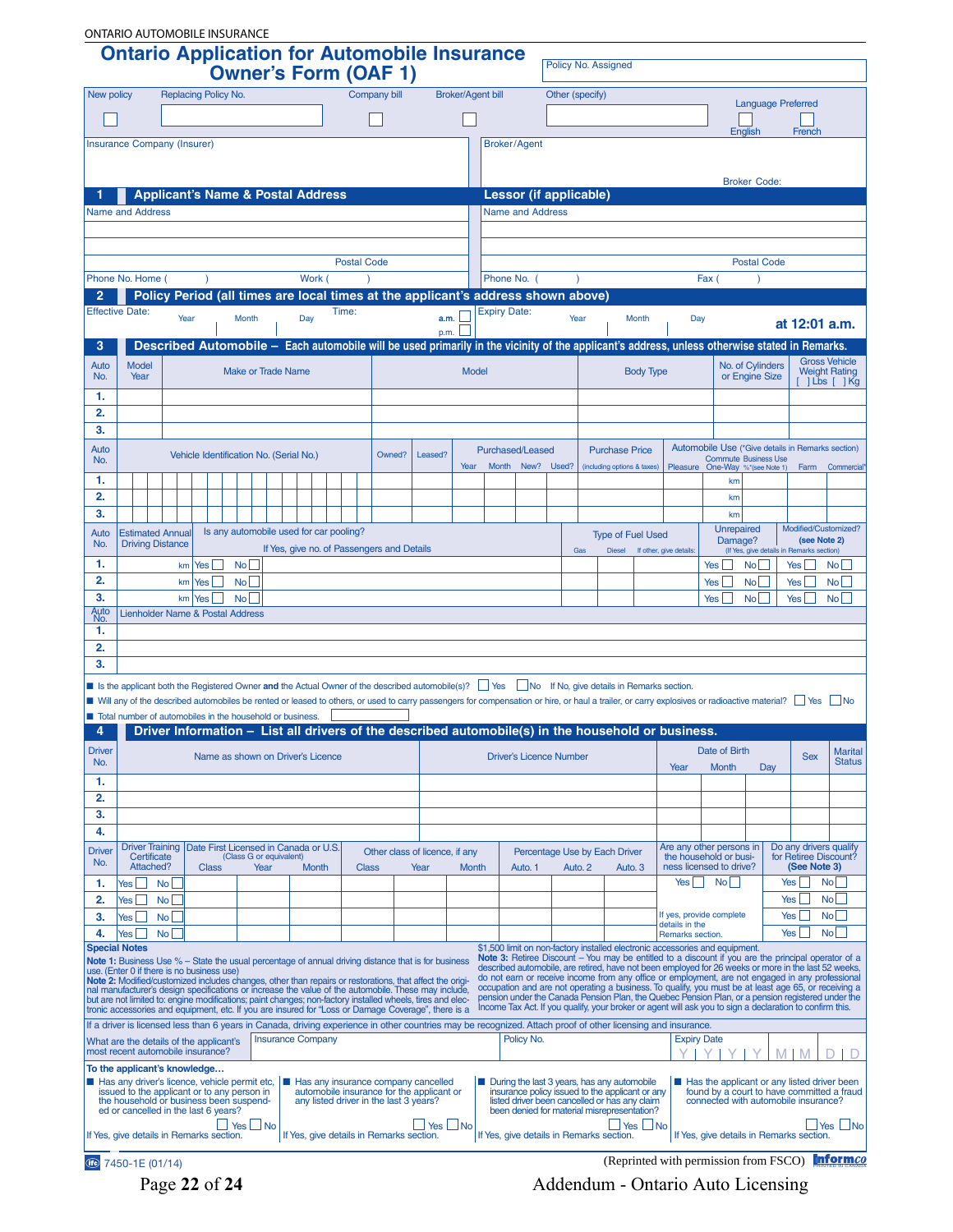| <b>Previous Accidents and Insurance Claims</b><br>5                                                                                                                                                                                                               |                                                                                            |                                       |                                |                                                                                                                                                             |                             |             |                                                        |                                                                                               |                      |         |         |                                |                                                                                          |                  |                                            |   |                                                                      |                                                                                                                                                                   |  |                       |
|-------------------------------------------------------------------------------------------------------------------------------------------------------------------------------------------------------------------------------------------------------------------|--------------------------------------------------------------------------------------------|---------------------------------------|--------------------------------|-------------------------------------------------------------------------------------------------------------------------------------------------------------|-----------------------------|-------------|--------------------------------------------------------|-----------------------------------------------------------------------------------------------|----------------------|---------|---------|--------------------------------|------------------------------------------------------------------------------------------|------------------|--------------------------------------------|---|----------------------------------------------------------------------|-------------------------------------------------------------------------------------------------------------------------------------------------------------------|--|-----------------------|
| Give details of all accidents or claims arising from the ownership, use or operation of any automobile by the applicant or any listed driver during the last 6 years. The coverages are: BI – Bodily Injury,<br>PD – Property Dam<br><b>SP</b> – Specified Perils |                                                                                            |                                       |                                |                                                                                                                                                             |                             |             |                                                        |                                                                                               |                      |         |         |                                |                                                                                          |                  |                                            |   |                                                                      |                                                                                                                                                                   |  |                       |
| <b>Driver</b><br>No.                                                                                                                                                                                                                                              | Auto<br>No.                                                                                | Year                                  | <b>Date</b><br>Month           | Day                                                                                                                                                         | BI                          | PD          | AB                                                     | <b>Coverage Claim Paid Under</b><br>Comp/<br><b>DCPD</b><br><b>UA</b><br>Coll/AP<br><b>SP</b> |                      |         |         | <b>Amount Paid or Estimate</b> |                                                                                          |                  | Details (Use Remarks section if necessary) |   |                                                                      |                                                                                                                                                                   |  |                       |
|                                                                                                                                                                                                                                                                   |                                                                                            |                                       |                                |                                                                                                                                                             |                             |             |                                                        |                                                                                               |                      |         |         |                                |                                                                                          |                  |                                            |   |                                                                      |                                                                                                                                                                   |  |                       |
|                                                                                                                                                                                                                                                                   |                                                                                            |                                       |                                |                                                                                                                                                             |                             |             |                                                        |                                                                                               |                      |         |         |                                |                                                                                          |                  |                                            |   |                                                                      |                                                                                                                                                                   |  |                       |
|                                                                                                                                                                                                                                                                   |                                                                                            |                                       |                                |                                                                                                                                                             |                             |             |                                                        |                                                                                               |                      |         |         |                                |                                                                                          |                  |                                            |   |                                                                      |                                                                                                                                                                   |  |                       |
|                                                                                                                                                                                                                                                                   |                                                                                            |                                       |                                |                                                                                                                                                             |                             |             |                                                        |                                                                                               |                      |         |         |                                |                                                                                          |                  |                                            |   |                                                                      |                                                                                                                                                                   |  |                       |
| 6                                                                                                                                                                                                                                                                 |                                                                                            |                                       |                                |                                                                                                                                                             |                             |             |                                                        |                                                                                               |                      |         |         |                                |                                                                                          |                  |                                            |   |                                                                      | History of Convictions - Give details of all convictions of the applicant and any listed driver arising from the operation of any automobile in the last 3 years. |  |                       |
| <b>Driver</b><br>No.                                                                                                                                                                                                                                              | Year                                                                                       | <b>Date Convicted</b><br><b>Month</b> | Day                            |                                                                                                                                                             |                             |             | Details (Use Remarks section if necessary)             |                                                                                               |                      |         |         | <b>Driver</b><br>No.           | <b>Date Convicted</b><br>Details (Use Remarks section if necessary)<br>Year Month<br>Day |                  |                                            |   |                                                                      |                                                                                                                                                                   |  |                       |
|                                                                                                                                                                                                                                                                   |                                                                                            |                                       |                                |                                                                                                                                                             |                             |             |                                                        |                                                                                               |                      |         |         |                                |                                                                                          |                  |                                            |   |                                                                      |                                                                                                                                                                   |  |                       |
|                                                                                                                                                                                                                                                                   |                                                                                            |                                       |                                |                                                                                                                                                             |                             |             |                                                        |                                                                                               |                      |         |         |                                |                                                                                          |                  |                                            |   |                                                                      |                                                                                                                                                                   |  |                       |
|                                                                                                                                                                                                                                                                   |                                                                                            |                                       |                                |                                                                                                                                                             |                             |             |                                                        |                                                                                               |                      |         |         |                                |                                                                                          |                  |                                            |   |                                                                      |                                                                                                                                                                   |  |                       |
|                                                                                                                                                                                                                                                                   |                                                                                            |                                       |                                |                                                                                                                                                             |                             |             |                                                        |                                                                                               |                      |         |         |                                |                                                                                          |                  |                                            |   |                                                                      |                                                                                                                                                                   |  |                       |
| 7                                                                                                                                                                                                                                                                 |                                                                                            |                                       |                                |                                                                                                                                                             |                             |             | Rating Information - AGENT/BROKER AND COMPANY USE ONLY |                                                                                               |                      |         |         |                                |                                                                                          |                  |                                            |   |                                                                      |                                                                                                                                                                   |  |                       |
| Auto<br>No.                                                                                                                                                                                                                                                       | <b>Class</b>                                                                               |                                       | BI                             | <b>PD</b>                                                                                                                                                   | <b>Driving Record</b><br>AB | <b>DCPD</b> | Coll/AP                                                |                                                                                               | Driver No.<br>Princ. | Sec.    |         | <b>Description</b>             |                                                                                          |                  | <b>At-Fault Claim Surcharges</b>           | % | <b>Description</b>                                                   | <b>Conviction Surcharges</b>                                                                                                                                      |  | %                     |
| 1.                                                                                                                                                                                                                                                                |                                                                                            |                                       |                                |                                                                                                                                                             |                             |             |                                                        |                                                                                               |                      |         |         |                                |                                                                                          |                  |                                            |   |                                                                      |                                                                                                                                                                   |  |                       |
| 2.                                                                                                                                                                                                                                                                |                                                                                            |                                       |                                |                                                                                                                                                             |                             |             |                                                        |                                                                                               |                      |         |         |                                |                                                                                          |                  |                                            |   |                                                                      |                                                                                                                                                                   |  |                       |
| 3.                                                                                                                                                                                                                                                                |                                                                                            |                                       |                                |                                                                                                                                                             |                             |             |                                                        |                                                                                               |                      |         |         |                                |                                                                                          |                  |                                            |   |                                                                      |                                                                                                                                                                   |  |                       |
| Auto<br>No.                                                                                                                                                                                                                                                       | <b>List Price New</b><br><b>Vehicle Code</b>                                               |                                       |                                |                                                                                                                                                             |                             | <b>AB</b>   |                                                        | <b>Rate Group</b>                                                                             | Coll/ Comp/          |         |         | Location                       |                                                                                          | <b>Territory</b> |                                            |   | <b>Discounts</b><br><b>Description and Percentage</b>                |                                                                                                                                                                   |  |                       |
| 1.                                                                                                                                                                                                                                                                |                                                                                            |                                       |                                |                                                                                                                                                             |                             |             |                                                        | <b>DCPD</b><br><b>AP</b><br><b>SP</b>                                                         |                      |         |         |                                |                                                                                          |                  |                                            |   |                                                                      |                                                                                                                                                                   |  |                       |
| 2.                                                                                                                                                                                                                                                                |                                                                                            |                                       |                                |                                                                                                                                                             |                             |             |                                                        |                                                                                               |                      |         |         |                                |                                                                                          |                  |                                            |   |                                                                      |                                                                                                                                                                   |  |                       |
| 3.                                                                                                                                                                                                                                                                |                                                                                            |                                       |                                |                                                                                                                                                             |                             |             |                                                        |                                                                                               |                      |         |         |                                |                                                                                          |                  |                                            |   |                                                                      |                                                                                                                                                                   |  |                       |
| 8                                                                                                                                                                                                                                                                 | Insurance Coverages Applied For - Read Page 1 of this form before completing this section. |                                       |                                |                                                                                                                                                             |                             |             |                                                        |                                                                                               |                      |         |         |                                |                                                                                          |                  |                                            |   |                                                                      |                                                                                                                                                                   |  |                       |
|                                                                                                                                                                                                                                                                   |                                                                                            |                                       |                                |                                                                                                                                                             |                             |             |                                                        | <b>Automobile 1</b>                                                                           |                      |         |         |                                | <b>Automobile 2</b>                                                                      |                  |                                            |   | <b>Automobile 3</b>                                                  |                                                                                                                                                                   |  | Occasional            |
|                                                                                                                                                                                                                                                                   | Liability<br><b>Bodily Injury</b>                                                          |                                       |                                |                                                                                                                                                             |                             |             |                                                        | Limit (000s)                                                                                  |                      |         | Premium |                                | Limit (000s)                                                                             |                  | Premium                                    |   | Limit (000s)                                                         | Premium                                                                                                                                                           |  | <b>Driver Premium</b> |
|                                                                                                                                                                                                                                                                   | <b>Property Damage</b>                                                                     |                                       |                                |                                                                                                                                                             |                             |             |                                                        |                                                                                               |                      |         |         |                                |                                                                                          |                  |                                            |   |                                                                      |                                                                                                                                                                   |  |                       |
|                                                                                                                                                                                                                                                                   |                                                                                            |                                       |                                | <b>Accident Benefits (Standard Benefits)</b>                                                                                                                |                             |             |                                                        |                                                                                               |                      |         |         |                                |                                                                                          |                  |                                            |   |                                                                      |                                                                                                                                                                   |  |                       |
|                                                                                                                                                                                                                                                                   |                                                                                            |                                       |                                | <b>Optional Increased Accident Benefits</b>                                                                                                                 |                             |             |                                                        |                                                                                               |                      |         |         |                                |                                                                                          |                  |                                            |   |                                                                      |                                                                                                                                                                   |  |                       |
|                                                                                                                                                                                                                                                                   |                                                                                            |                                       | $(\sqrt{2})$ Coverage Required |                                                                                                                                                             |                             |             |                                                        |                                                                                               |                      |         |         |                                | (up to \$                                                                                |                  |                                            |   | (up to $$$                                                           |                                                                                                                                                                   |  |                       |
|                                                                                                                                                                                                                                                                   |                                                                                            |                                       |                                | Income Replacement (\$600/\$800/\$1,000)                                                                                                                    |                             |             |                                                        | (up to $$$<br>per week)                                                                       |                      |         |         |                                | per week)                                                                                |                  |                                            |   | per week)                                                            |                                                                                                                                                                   |  |                       |
|                                                                                                                                                                                                                                                                   |                                                                                            |                                       |                                | Caregiver, Housekeeping & Home Maintenance                                                                                                                  |                             |             |                                                        |                                                                                               |                      |         |         |                                |                                                                                          |                  |                                            |   |                                                                      |                                                                                                                                                                   |  |                       |
|                                                                                                                                                                                                                                                                   |                                                                                            |                                       |                                | $\Box$ Medical and Rehabilitation (\$100,000)                                                                                                               |                             |             |                                                        |                                                                                               |                      |         |         |                                |                                                                                          |                  |                                            |   |                                                                      |                                                                                                                                                                   |  |                       |
|                                                                                                                                                                                                                                                                   |                                                                                            |                                       | Attendant Care $(\$72,000)$    |                                                                                                                                                             |                             |             |                                                        | As stated in                                                                                  |                      |         |         |                                | As stated in                                                                             |                  |                                            |   | As stated in                                                         |                                                                                                                                                                   |  |                       |
|                                                                                                                                                                                                                                                                   |                                                                                            |                                       | Attendant Care (\$1,072,000)   | Medical, Rehabilitation (\$1,100,000) &                                                                                                                     |                             |             |                                                        | Section 4 of Policy                                                                           |                      |         |         |                                | Section 4 of Policy                                                                      |                  |                                            |   | Section 4 of Policy                                                  |                                                                                                                                                                   |  |                       |
|                                                                                                                                                                                                                                                                   |                                                                                            | Death & Funeral                       |                                |                                                                                                                                                             |                             |             |                                                        |                                                                                               |                      |         |         |                                |                                                                                          |                  |                                            |   |                                                                      |                                                                                                                                                                   |  |                       |
|                                                                                                                                                                                                                                                                   |                                                                                            | Dependant Care                        |                                |                                                                                                                                                             |                             |             |                                                        |                                                                                               |                      |         |         |                                |                                                                                          |                  |                                            |   |                                                                      |                                                                                                                                                                   |  |                       |
|                                                                                                                                                                                                                                                                   |                                                                                            |                                       |                                | Indexation Benefit (Consumer Price Index)                                                                                                                   |                             |             |                                                        | As stated in                                                                                  |                      |         |         |                                | As stated in                                                                             |                  |                                            |   |                                                                      |                                                                                                                                                                   |  |                       |
|                                                                                                                                                                                                                                                                   |                                                                                            |                                       | <b>Uninsured Automobile</b>    |                                                                                                                                                             |                             |             |                                                        | Section 5 of Policy                                                                           |                      |         |         |                                | Section 5 of Policy                                                                      |                  |                                            |   | As stated in<br><b>Section 5 of Policy</b>                           |                                                                                                                                                                   |  |                       |
|                                                                                                                                                                                                                                                                   |                                                                                            |                                       |                                | <b>Direct Compensation-Property Damage</b>                                                                                                                  |                             |             |                                                        | <b>Deductible</b>                                                                             |                      |         |         |                                | <b>Deductible</b>                                                                        |                  |                                            |   | <b>Deductible</b>                                                    |                                                                                                                                                                   |  |                       |
|                                                                                                                                                                                                                                                                   |                                                                                            |                                       |                                | This policy contains a partial payment of recovery clause<br>for property damage if a deductible is specified for<br>Direct Compensation – Property Damage. |                             |             |                                                        |                                                                                               |                      |         |         |                                |                                                                                          |                  |                                            |   |                                                                      |                                                                                                                                                                   |  |                       |
|                                                                                                                                                                                                                                                                   | Loss or Damage*                                                                            |                                       |                                |                                                                                                                                                             |                             |             |                                                        | <b>Deductible</b>                                                                             |                      |         | Premium |                                | <b>Deductible</b>                                                                        |                  | Premium                                    |   | <b>Deductible</b>                                                    | Premium                                                                                                                                                           |  | Premium               |
|                                                                                                                                                                                                                                                                   |                                                                                            |                                       |                                | Specified Perils (excluding Collision or Upset)                                                                                                             |                             |             |                                                        |                                                                                               |                      |         |         |                                |                                                                                          |                  |                                            |   |                                                                      |                                                                                                                                                                   |  |                       |
|                                                                                                                                                                                                                                                                   |                                                                                            |                                       |                                | Comprehensive (excluding Collision or Upset)                                                                                                                |                             |             |                                                        |                                                                                               |                      |         |         |                                |                                                                                          |                  |                                            |   |                                                                      |                                                                                                                                                                   |  |                       |
|                                                                                                                                                                                                                                                                   | <b>Collision or Upset</b>                                                                  |                                       |                                |                                                                                                                                                             |                             |             |                                                        |                                                                                               |                      |         |         |                                |                                                                                          |                  |                                            |   |                                                                      |                                                                                                                                                                   |  |                       |
|                                                                                                                                                                                                                                                                   | <b>All Perils</b>                                                                          |                                       |                                | *This policy contains a partial payment of loss clause.                                                                                                     |                             |             |                                                        |                                                                                               |                      |         |         |                                |                                                                                          |                  |                                            |   | A deductible applies for each claim except as stated in your policy. |                                                                                                                                                                   |  |                       |
|                                                                                                                                                                                                                                                                   |                                                                                            |                                       |                                | <b>Policy Change Forms (Name &amp; No.)</b>                                                                                                                 |                             |             |                                                        | Deductible/Limit                                                                              |                      | Premium |         |                                | Deductible/Limit                                                                         |                  | Premium                                    |   | Deductible/Limit                                                     | Premium                                                                                                                                                           |  | Premium               |
|                                                                                                                                                                                                                                                                   |                                                                                            |                                       |                                | Family Protection Coverage - OPCF 44R Ves No                                                                                                                |                             |             |                                                        | LIMIT SAME AS LIABILITY<br>UNLESS OTHERWISE NOTED                                             |                      |         |         |                                | <b>LIMIT SAME AS LIABILITY</b><br>UNLESS OTHERWISE NOTED                                 |                  |                                            |   | <b>LIMIT SAME AS LIABILITY</b><br><b>UNLESS OTHERWISE NOTED</b>      |                                                                                                                                                                   |  |                       |
|                                                                                                                                                                                                                                                                   |                                                                                            |                                       |                                |                                                                                                                                                             |                             |             |                                                        |                                                                                               |                      |         |         |                                |                                                                                          |                  |                                            |   |                                                                      |                                                                                                                                                                   |  |                       |
|                                                                                                                                                                                                                                                                   |                                                                                            |                                       |                                |                                                                                                                                                             |                             |             |                                                        |                                                                                               |                      |         |         |                                |                                                                                          |                  |                                            |   |                                                                      |                                                                                                                                                                   |  |                       |
|                                                                                                                                                                                                                                                                   |                                                                                            |                                       |                                |                                                                                                                                                             |                             |             |                                                        |                                                                                               |                      |         |         |                                |                                                                                          |                  |                                            |   |                                                                      |                                                                                                                                                                   |  |                       |
|                                                                                                                                                                                                                                                                   |                                                                                            |                                       |                                | <b>Total Premium Per Automobile</b>                                                                                                                         |                             |             |                                                        |                                                                                               |                      |         |         |                                |                                                                                          |                  |                                            |   |                                                                      |                                                                                                                                                                   |  |                       |

**<sup>(</sup>Reprinted with permission from FSCO) 6** 7450-1E (01/14)